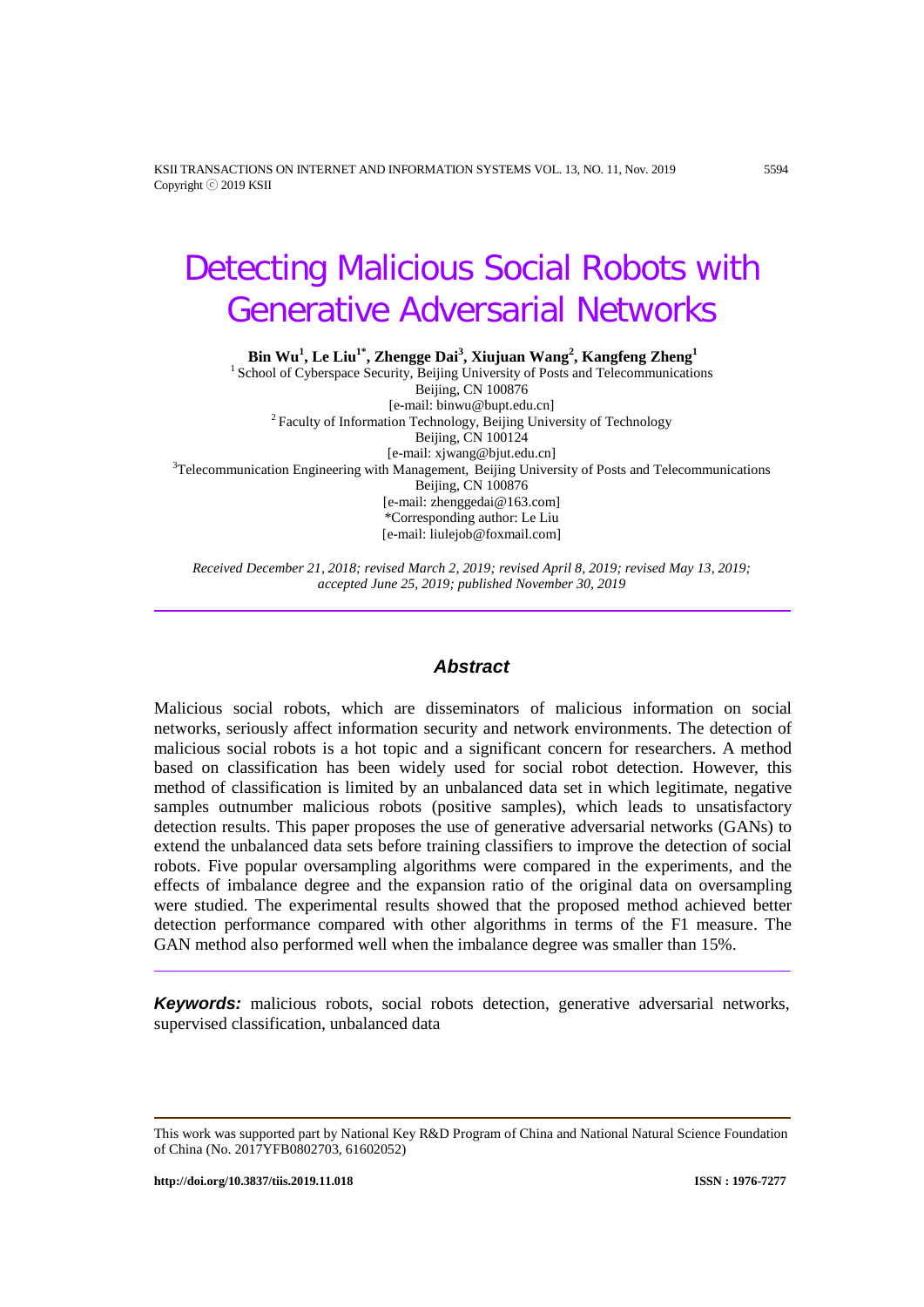# **1. Introduction**

**W**ith the high-speed development of the mobile Internet, online social networking has become an indispensable part of our daily lives. That being said, a large number of social robots participate in social networks. The primary objectives of these social robots are to create the illusion that a social network very actively to influence public opinion [1], to be employed as a means of political penetration [2], and to spread malicious content. On popular social networks, these malicious social robots have had a negative impact on human users.

As the influence of social robots on social networks has grown, malicious social robots have increasingly used various social engineering methods to encourage unsuspecting users of these networks to disclose personal and sensitive information. Therefore, social robot detection has become a hot research topic in recent years. Social robot detection aims to distinguish between robots and normal humans in social networks. Since the number of robots is far less than the number of normal humans in the real world, this problem has been considered in an experimental environment. In robot classification detection, an imbalance of training data is caused by an inconsistency in the number of normal humans and robots, and the difference in the proportion of the positive and negative samples leads to a final result that lacks credibility.

Based on the above analysis, this paper proposes the use of generative adversarial networks (GANs) to address the imbalance between positive and negative samples in robot detection. By generating samples of social robots through GANs, we mediated the imbalance between the social robot and normal human samples in the original data set, and this mediation was used to improve the accuracy of social robot detection. The main work of the paper is shown in **Fig. 1**.



**Fig. 1.** We used generative adversarial networks to augment minority samples, constructed a balanced data set as the data input to train the classifier.

# **2. Related work**

At present, popular technology involved in social robot detection is based on the dynamic content sent by social robots and the social relationship diagram around social robots. This technology requires processing data sets that are acquired ahead of schedule and then selecting some representativeness and discrimination features to achieve better classification results. Chu [3] used an entropy-based component, a machine-learning-based component,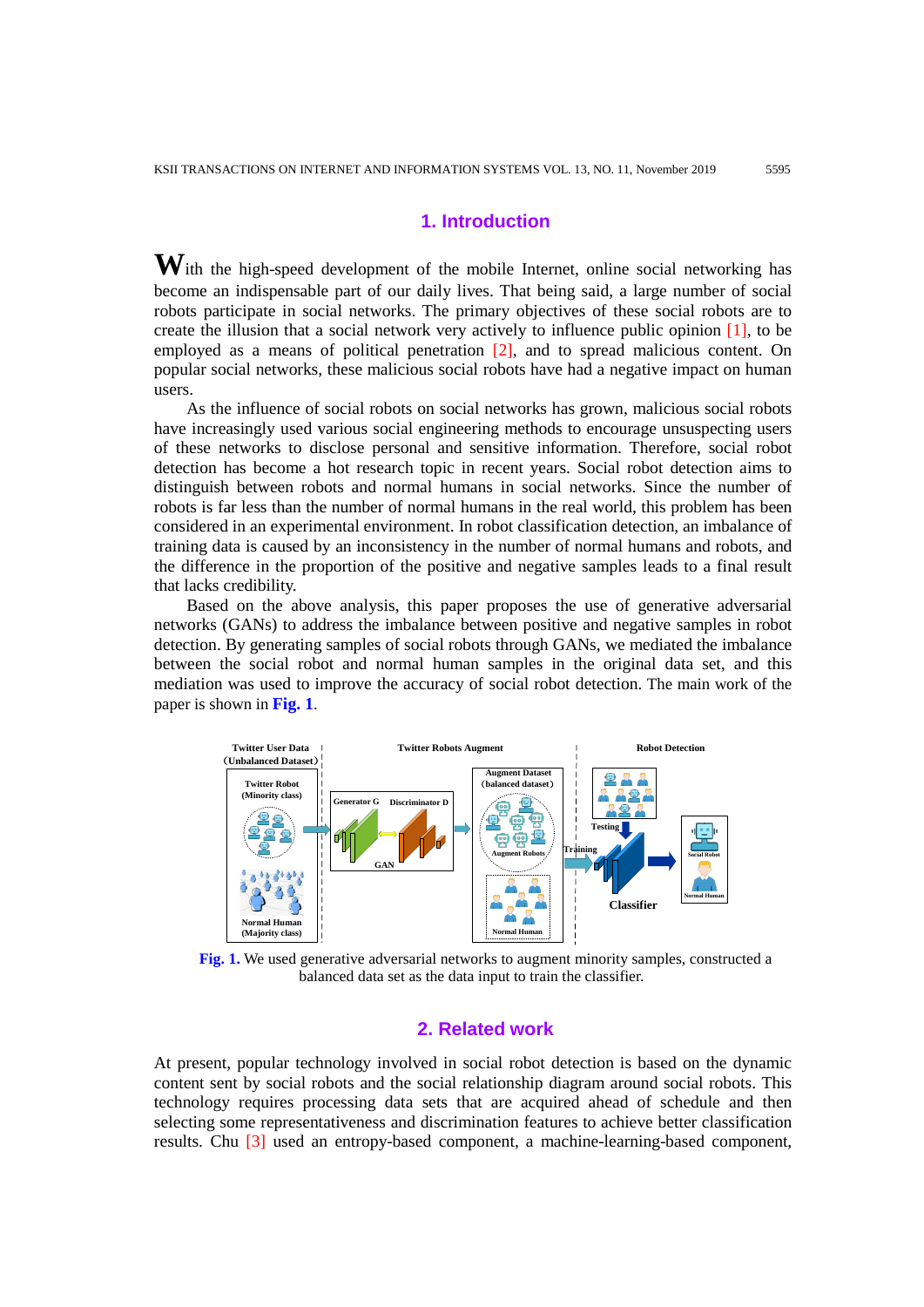and an account properties component to determine the likelihood that an unknown social media network user was human through the combination of features extracted from the user.

The entropy-based component detects the periodicity for the specific user. The machine-learning-based component detects spam by the content of tweets, and the account properties component detects account information. The decision maker determines whether the input account is a social robot. Varol and Ferrara [4] extracted 1150 features from public data and metadata regarding users, friends, tweet content and sentiments, network patterns, and activity time series and used random forest, AdaBoost, logistic regression, and decision tree classifiers to detect social robots. The best classifier for the area under curve (AUC) was the random forest, and the AUC for each type of feature was calculated separately. The most effective features were user metadata and content features, but some content features and emotional features were redundant. Yang and Wilson [5] used the support vector machine (SVM) classifier to make predictions from the average invitations sent over N hours using the ratio of accepted outgoing requests, the ratio of accepted incoming friend requests, and a clustering coefficient. This was the first time that Sybil graph topology was used on a major online social network. Gilani and Farahbakhsh [6] divided the collected accounts into four groups according to the number of account fans and then observed the specific relationships between their characteristics and the real identity of the accounts. These features included account age, content generation, content popularity, content consumption, account reciprocity, and tweet generation sources.

In work related to features, DARPA held a competition [7] using machine learning to detect a social robot. Among the five features of tweet syntax, tweet semantics, temporal behavior features, user profile features, and network features, six teams found the most effective combinations between features and machine learning algorithms by judging the comprehensive results of the detection. Zafarani and Liu [8] proposed a method for identifying malicious users with minimal information. This method had to classify the features of malicious users into five categories, and the detection framework generated by machine learning demonstrated strong robustness in the different algorithms and unbalanced data sets. Clark and Williams [9] maintained that the excessive dependence on user metadata could make robots with strong imitation abilities difficult to detect. Therefore, the language attributes of the tweets were used as the basis for the classification. These researchers calculated the mean and standard deviation of each dimension through user data of normal humans and then calculated the distance between the unknown user and the attribute average to classify a social robot. This method can be used to dynamically prevent a robot account from manipulating the user attributes and hiding its real identity.

Social robot detection can also be achieved without feature extraction. Wang and Konolige [10] made use of a clickstream model to detect the real identity of social accounts on the server side. These authors input the click stream sequence and then calculated the sequence distance to accurately classify social accounts. Cao and Sirivianos [11] developed a tool called the SybilRank that ranked the user's impersonation possibilities by using social graph attributes. Cai and Li [12] combined (convolutional neural networks) CNNs with (long short-term memory) LSTM model to explore the semantic information and a potential time model. This method utilized the content information and behavior information and converted the user content into temporal text data to reduce the workload for determining the features. Chavoshi [13] designed the DeBot system using an unsupervised learning approach and proposed a new hash mapping technique that could quickly group a large number of associated users. The accuracy of this method reached 94% in social robot detection. In addition, Kudugunta and Ferrara [14] judged whether the social media account was a social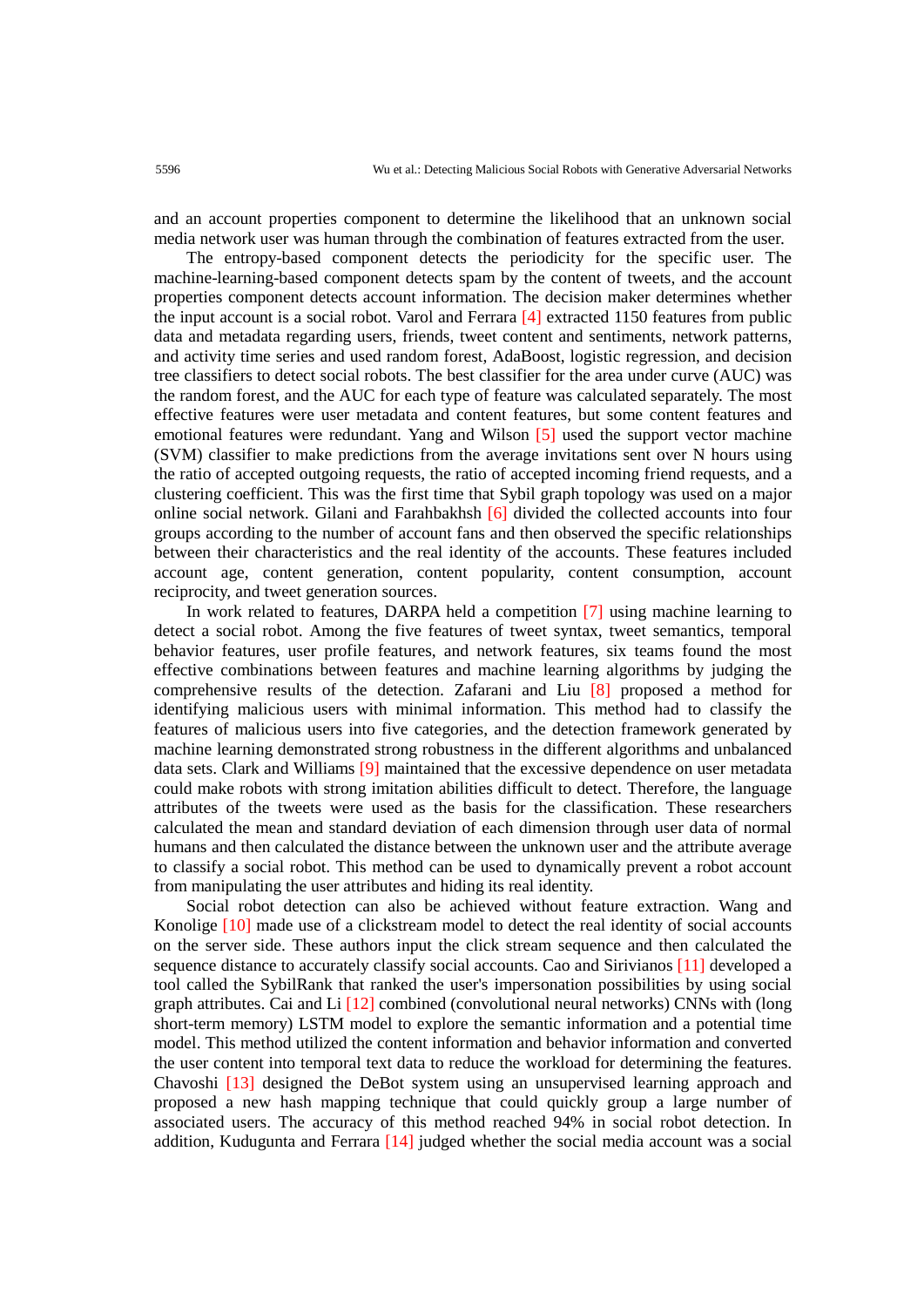robot by analyzing a single tweet. They introduced the contextual LSTM deep neural network that used content and metadata as input. This model can accurately be used to judge the category of the social media account. Additionally, these investigators proposed a method based on synthetic minority oversampling to enhance the existing data set and generated a minority sample to improve the classification performance. Beutel and Xu [15] detected lockstep page like patterns on Facebook by analyzing only the social graph between users and pages and the times at which the edges in the graph found malicious social robots.

At the same time, data augment could be applied some areas, such as computer vision, voice data augment and nature language. Charalambous and Bharath [16] proposed a method of generating synthetic video data for the data enhancement of gait sequences. This process allowed the generation of sequences using multiple confounding factors and ultimately synthesized large amounts of training and test data. Lemley and Bazrafkan [17] designed a network for data generation and a network for discriminating data. These researchers have performed many experiments using different data sets to verify that nontrivial cases, where two or more samples of a certain class were merged in nonlinear ways, resulting in the improved generalization of a target network. Antoniou and Storkey [18] proposed data augmentation generative adversarial networks (DAGAN) based on image conditions. The model fetches data from the source domain and learns to fetch any data items and generalize them to generate other within-class data items. Zafar and Ashraf [19] proposed a new image representation that combines spatial information with the bag-of-visual-words (BoVW) model. Spatial information is added by computing the global relative spatial orientation of the visual words. These researchers calculated the histogram of the visual word based on the size of these orthogonal vectors to improve the accuracy of the classification. The original input of gesture recognition are similar to picture recognition. Tran and Yin [20] proposed the disentangled representation learning-generative adversarial network (DR-GAN), the encoder-decoder structure of the generator allowed DR-GAN to learn a generative and discriminative representation. This representation is explicitly disentangled from other face variations, such as pose, through the pose code provided to the decoder and the pose estimation in the discriminator. Instead of directly manipulating the input image, Lenga and Yu [21] performed virtual sample generation at the feature level. First, the distribution of data features was estimated, and then the uniformly distributed random noise was taken as the input training sample, and finally the minority samples were generated. Some studies about data augment in the field of computer vision could also be extended to voice data. Hsu and Zhang [22] used the source and target domain data to train the variational autoencoder that learned the underlying laws of speech data, and modified the potential representation to convert attributes that are not related to recognition. This proposed method would have an absolute word error rate (WER) reduces by up to 35%. Cui and Goel [23] proposed a new data enhancement method based on random feature map (SFM) for speaker adaptive feature space. Improved recognition performance could be observed through experiments. Feature-based research methods had some similarities, so data enhancement methods could also be used in the natural language field. Fadaee and Bisazza [24] located low-frequency words by generating new sentence pairs containing rare words in the context of new synthetic creation. Experimental results simulating low resource settings show that our approach significantly improves translation quality.

All methods based on machine learning inevitably require a large number of original data sets. Existing detection methods do not explicitly solve the imbalance in the ratio of the positive and negative samples in the original data set. An imbalance between the positive and negative samples reduces the effectiveness of the final detection.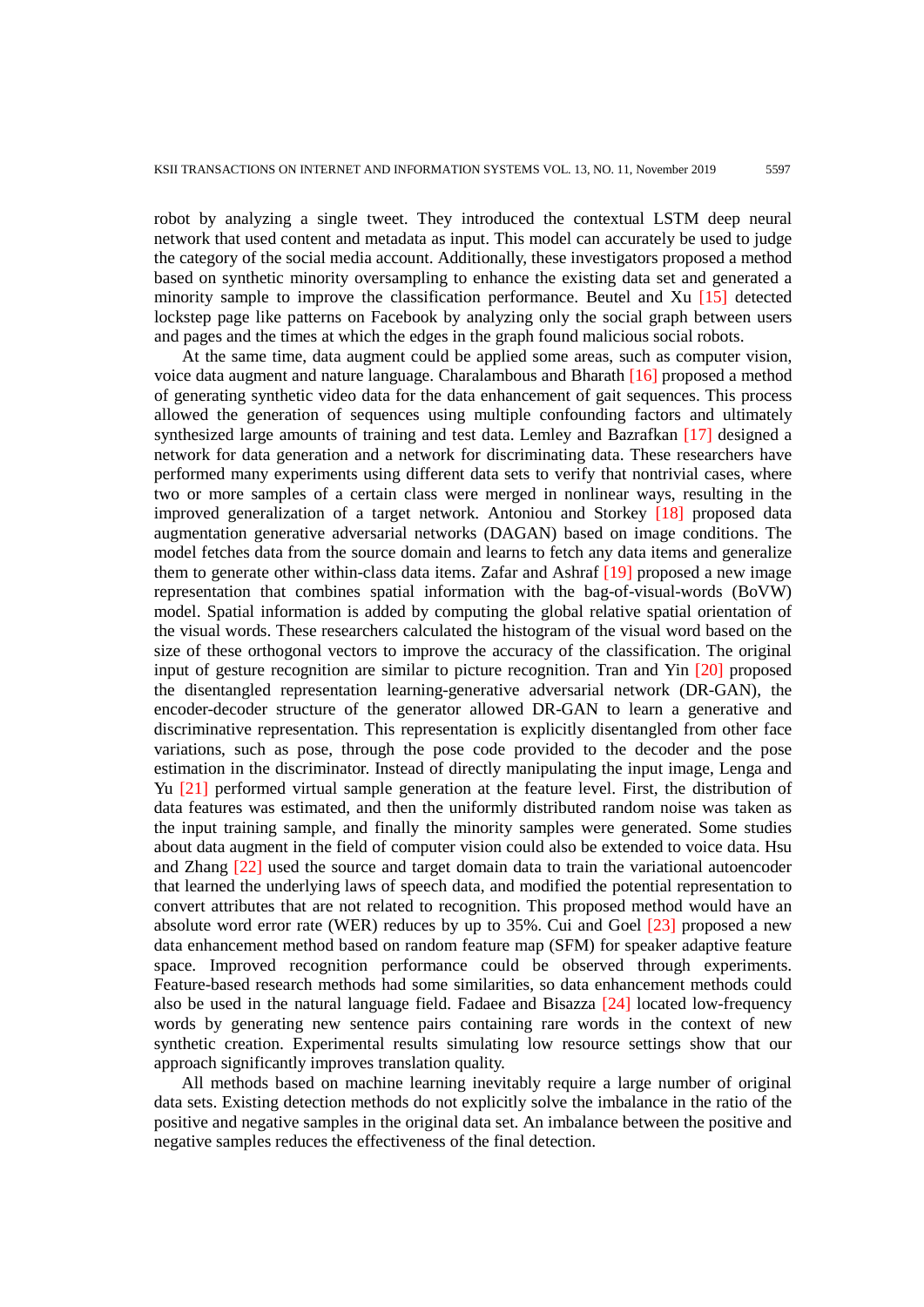## **3. Social robot detection based on GANs**

#### **3.1 Social robot detection**

The social robot detection problem is actually a binary classification problem. The formal definition is as follows:  $A = \{a_1, a_2, \dots, a_{|A|}\}\$ , which represents the collection of social accounts to be detected on the social network.  $C = \{C_R, C_N\}$  is defined as the category collection, where  $C_R$  is a collection of social robot accounts,  $C_N$  is a collection of normal human accounts, and  $C_R \ll C_N$ . The essence of the social robot detection problem is to determine whether the account  $a_i$  belongs to the social robot collection  $C_N$ . The decision function is as follows:

$$
\varphi(a_i, c_j): A \times C \to \{0, 1\} (1 \le i \le |A|, j \in \{R, N\}).
$$
\n(1)

The result of  $\varphi(a_i, c_i)$  can only be 0 or 1, which can be summarized as follows:

$$
\varphi(a_i, c_j) = \begin{cases} 0, a_i \in C_R \\ 1, a_i \in C_N \end{cases} .
$$
 (2)

We generated new samples by oversampling methods, appended these new samples in  $C_A$ and mixed  $C_R$  in  $C_A$ , which made  $C_A \approx C_N$ . As a result, the classifier would facilitate more effective detection of social robots through a balanced data set.

#### **3.2 Overall process**



**Fig. 2.** Social robot detection framework

**Fig. 2** shows the social robot detection framework proposed in this paper. By collecting tweet and user profile information, we generated the available data set from the original data set through feature extraction. We input the robot account from the training set into the GAN and then trained the GAN until it was stable. Then, we incorporated random noise into the stable GAN to generate fake robot accounts that were difficult to distinguish for the discriminator. Next, we mixed them with the normal human data sets to form an augmented training data set. Finally, we adopted the augmented training data set to train a classifier that could be used to classify an unlabeled account in the test set.

# **3.3 Feature extraction**

The *i-th* social account  $a_i$  is quantified as  $a_i = (a_i^1, a_i^2, ..., a_i^M)$ . Here,  $a_i^j$  is the description of the *j-th* feature of the social account, and M is the number of features. Many available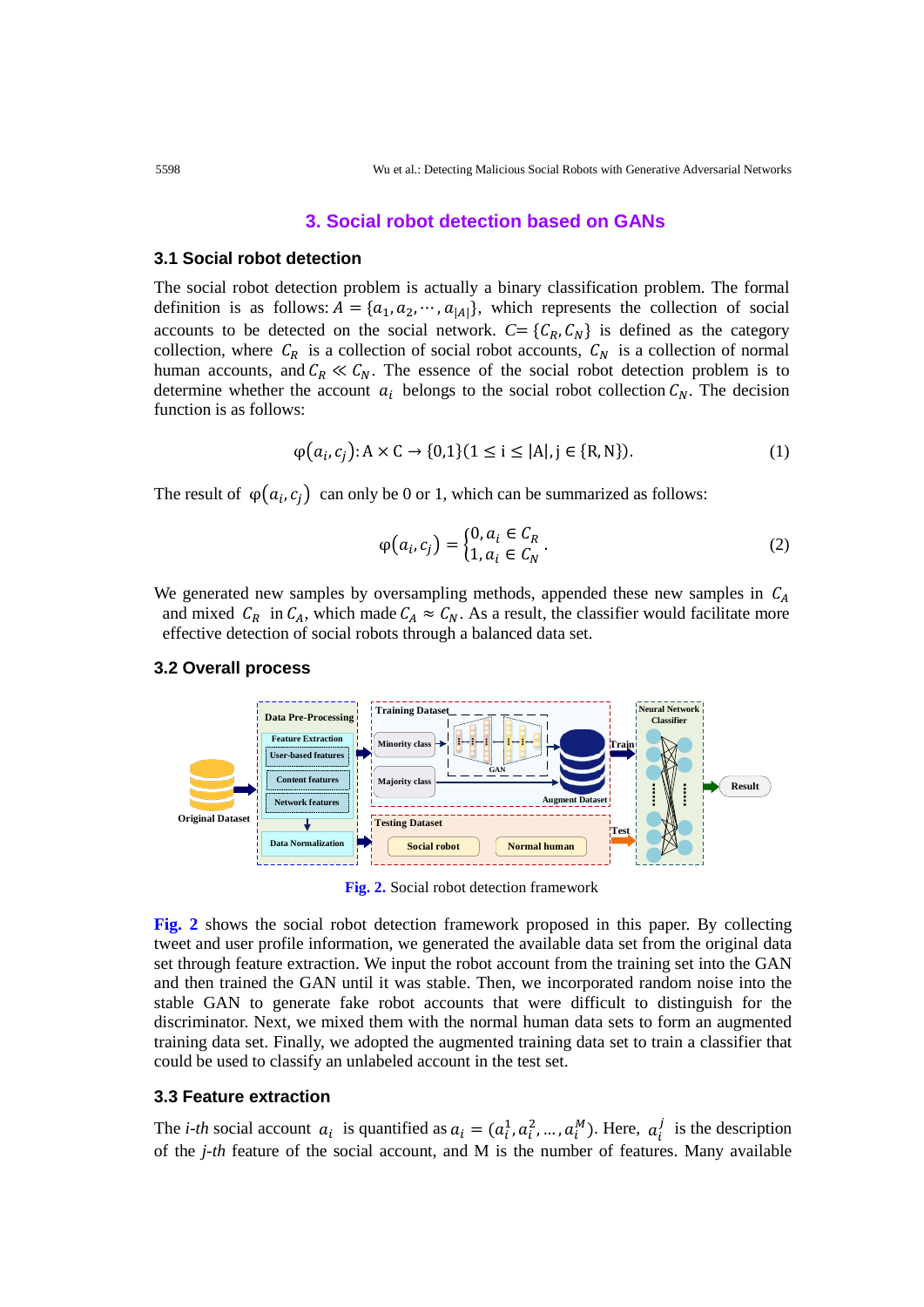features could be selected for the social robot detection process. We selected features with better classification abilities from the content of user tweets and behavioral features. We then used these features for social robot detection. Eleven types of features were involved:

(1) Average number of topic tags  $a_i^1$ : The average of the topic tags in the tweets. In the tweet, the "#" and other forms indicate that the tweet is highly correlated with a specific topic, and the social robot increases the speed of information dissemination by publishing tweets with multiple hot topics, so it can be defined as:

$$
a_l^1 = \frac{n_t}{n_a},\tag{3}
$$

where  $n_t$  is the number of topic tags in all tweets of social account  $a_i$  and  $n_a$  is the number of tweets of the social account  $a_i$ .

(2) Average number of user mentions  $a_i^2$ : The average value mentioned by the user in the tweet. Specific users can be notified via "@username," and the social robot mentions users more frequently than normal users. The average number of user mentions can be formulated as:

$$
a_i^2 = \frac{n_u}{n_a},\tag{4}
$$

and where  $n_u$  denotes the number of user mentions in all tweets of social account  $a_i$ .

(3) Number of links  $a_i^3$ : The average number of URL links in the tweet, where  $a_i^3$  can be denoted as

$$
a_i^3 = \frac{n_l}{n_a'},\tag{5}
$$

and  $n_l$  is the number of URL links in all tweets of the specific social account. The tweet content in social networks supports multiple forms, including URL links, and social robots add more links to the tweet content posted to entice normal users to click and launch social engineering attacks.

(4) Number of retweets  $a_i^4$ : The ratio of the number of tweets that belong to retweets (i.e., forwards of tweets) of other users to the total number of tweets. Under normal circumstances, normal users will only retweet tweets in which they are interested, but social robots will retweet other users' tweets at a higher frequency under the control of an automated program. The number of retweets can be denoted as

$$
a_i^4 = \frac{n_r}{n_a},\tag{6}
$$

where  $n_r$  is the number of the tweets that belong to retweets (i.e., forwards of tweets) of other users.

(5) Number of favorites  $a_i^5$ : The total number of users' favorites for other tweets. Normal users in social networks will express their concern and attitude towards tweet content by supporting it, but the main purpose of social robots is to increase their influence. Hence, their tweet content is favorited less frequently than that of normal human users. The final form of  $a_i^5$  is an integer that is equal to the number of all favorites from social account  $a_i$ .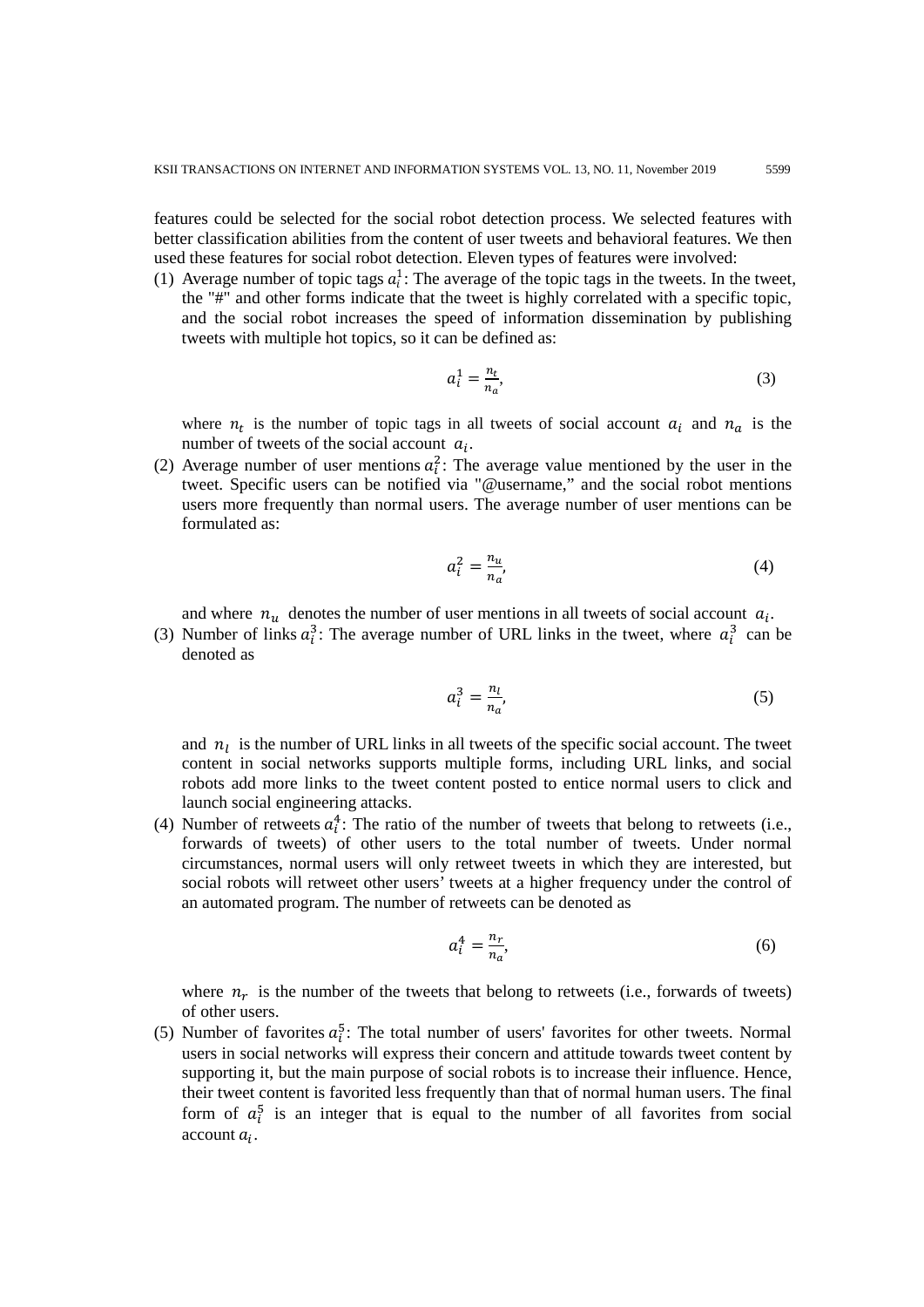(6) Ratio of followers to the number followed  $a_i^6$ : The specific definition can be expressed as follows:

$$
a_i^6 = \frac{n_e}{n_d'},\tag{7}
$$

where  $n_e$  denotes the number of followers and  $n_d$  denotes the number of friends of social account  $a_i$ . Social robots focus on a large number of normal human users on social networks to improve their influence in virtual networks. However, due to the lack of realistic friends and dynamic content, their fan base is small.

- (7) Tweet source  $a_i^7$ : The number of tweet sources belonging to the official source. Normal human users use a variety of different platforms to send tweets, but these platforms use the interface provided by Twitter's official platform to share tweets. The source of tweets sent by social robots is unofficial.  $a_i^7$  is an integer that is equal to the type of tweet sources belonging to the official source.
- (8) The similarity of content  $a_i^8$ : The latent semantic text content similarity of the original tweet. Latent semantic analysis (LSA) [25] extracts the "concepts" of documents and words through "vector semantic space" to analyze the potential connection between documents and words. The basic assumption of an LSA is that if multiple different words appear in the same document multiple times, the words are semantically similar. An LSA constructs a text collection matrix. The rows of this matrix represent words, the columns represent documents, the specific values of the matrix elements represent the number of times that a word appears in the document, and then the matrix is subjected to singular value decomposition (SVD). We convert the data text into the matrix A,

$$
A = U\Sigma V^T \tag{8}
$$

where  $\Sigma = \begin{pmatrix} S & 0 \\ 0 & 0 \end{pmatrix}$  and  $S = diag(\sigma_1, ..., \sigma_r)$  with  $\sigma_1 \geq ... \geq \sigma_r > 0$ . The SVD can reduce the number of rows in the matrix while retaining as much column information as possible, and then the similarity of each two words can be quantified by the cosine similarity of the two row vectors a, b.

$$
\varepsilon = \frac{\sum_{j=1}^{n} (a_j \times b_j)}{\sqrt{\sum_{j=1}^{n} (a_j)^2} \times \sqrt{\sum_{j=1}^{n} (b_j)^2}}
$$
(9)

where  $a = (a_1 \cdots a_n)$  and  $b = (b_1 \cdots b_n)$ . The closer  $\varepsilon$  is to one, the more similar the two words are. The closer  $\varepsilon$  is to zero, the more dissimilar the descriptions are.  $a_i^8$  is the mean of all ε. The semantic similarity of original tweets from a normal user is higher than that of original tweets from social robots. Furthermore, the interests of normal human users are relatively stable, but social robots often need to have considerable interest to expand their influence.

(9) The similarity of the tweet length  $a_i^9$ : The variance in the number of tweet words. The length of the tweet sent by the social robot is steady, while that of the normal human user varies greatly, so it can be defined as follows:

$$
a_i^9 = \frac{\Sigma (x_j - \mu_9)^2}{n_a} \tag{10}
$$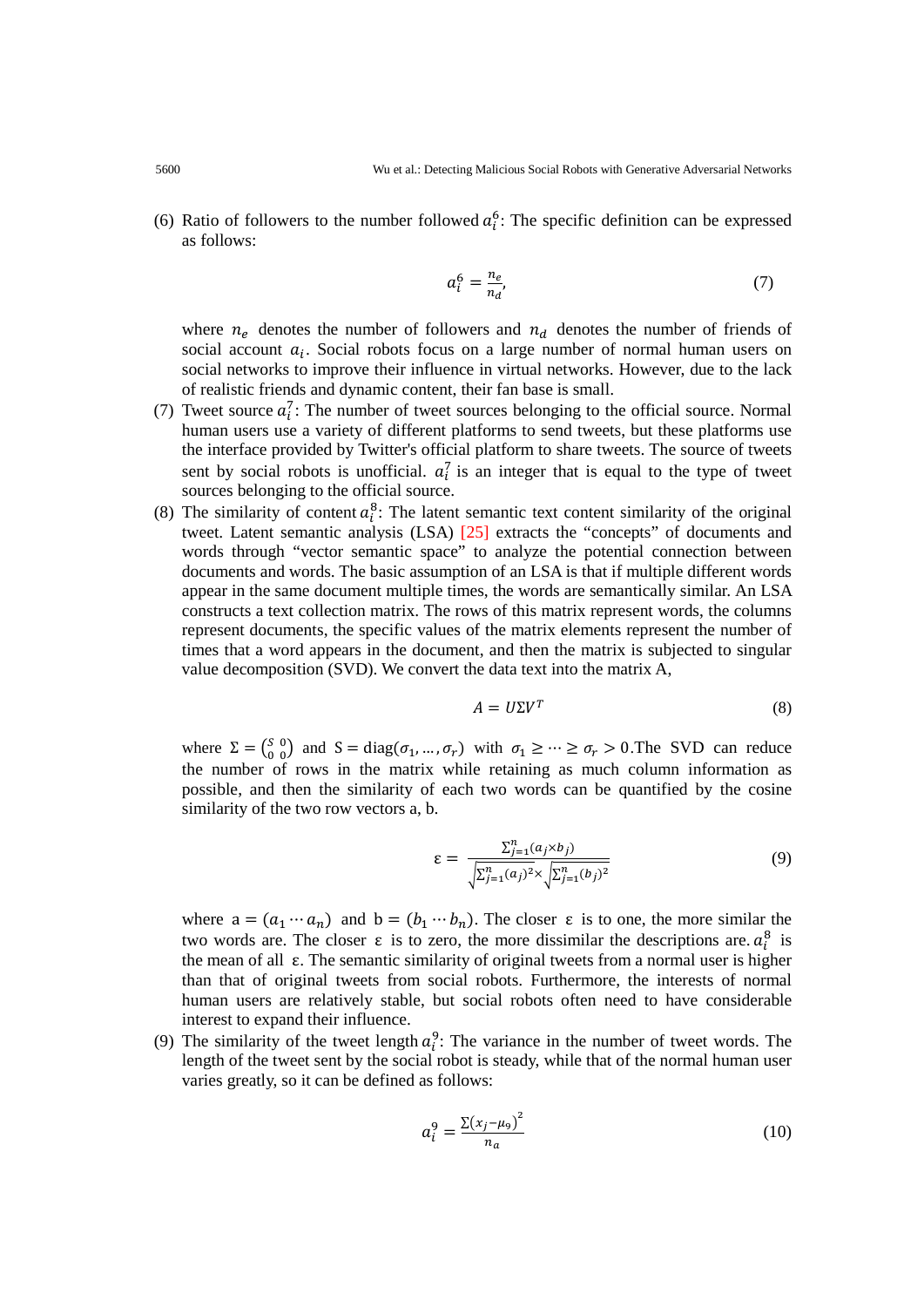$$
\mu_9 = \frac{\sum x_j}{n_a} \tag{11}
$$

where  $\mu_{9}$  denote the mean of the similarity of the tweet length, and  $x_{j}$  is the number of the tweet length about the *j-th* tweet.

(10) The similarity of punctuation usage  $a_i^{10}$ . The variance in the number of punctuation marks in the original tweet. Normal human users have distinct punctuation usage habits, while the diversity of social robot tweet sources results in punctuation without a fixed style.

$$
a_i^{10} = \sum_{j=1}^n p_j \tag{12}
$$

where  $p_i$  is the variance of the number of occurrences of a particular punctuation.

(11) The similarity of stop words  $a_i^{11}$ . The variance in the number of stop words in the original tweet. The stop word is the most frequent word in the tweet, and it represents the writing style of the tweet sender. Normal human users employ more consistent usage of stop words than do social robots. With the same definition as  $a_i^9$ , this variable  $a_i^{11}$ indicates the degree of change in the number of stop words.

## **3.4 GAN**

GAN is an oversampling approach that was originally proposed in 2014. In terms of deep learning, the GAN method can generate more realistic pictures to make the deep neural network model develop in the desired direction. The GAN method can also automatically learn the potential distribution laws in the original image samples. Unlike the method of machine learning that defines the model in advance, a GAN can obtain the model that conforms to the data set distribution through iterative learning.

Due to its characteristics, classical GANs were combined in this paper to generate social robot samples and ultimately improved the imbalance between positive and negative samples in the original data set. **Fig. 3** shows the main structure of a GAN.



**Fig. 3.** The trained generator *G* produces a new sample by using random noise z, and its output is merged with the original training set. The discriminator *D* cannot distinguish the source of the input samples.

The ultimate goal of a GAN was to learn the correct distribution  $p_{data}$  of the social robot in the training data  $C_R$ . To learn the generator's distribution  $p_q$  over data x, random noise z conforming to  $p_z(z)$  was taken as input of the generator *G*, and we defined a neural network  $G(z; \theta_g)$  to map, where  $\theta_g$  was a parameter of the neural network. We also defined another neural network,  $D(x; \theta_d)$ , and the output  $D(x)$  of this neural network represented the probability that x came from the data rather than  $p<sub>q</sub>$ . We trained the neural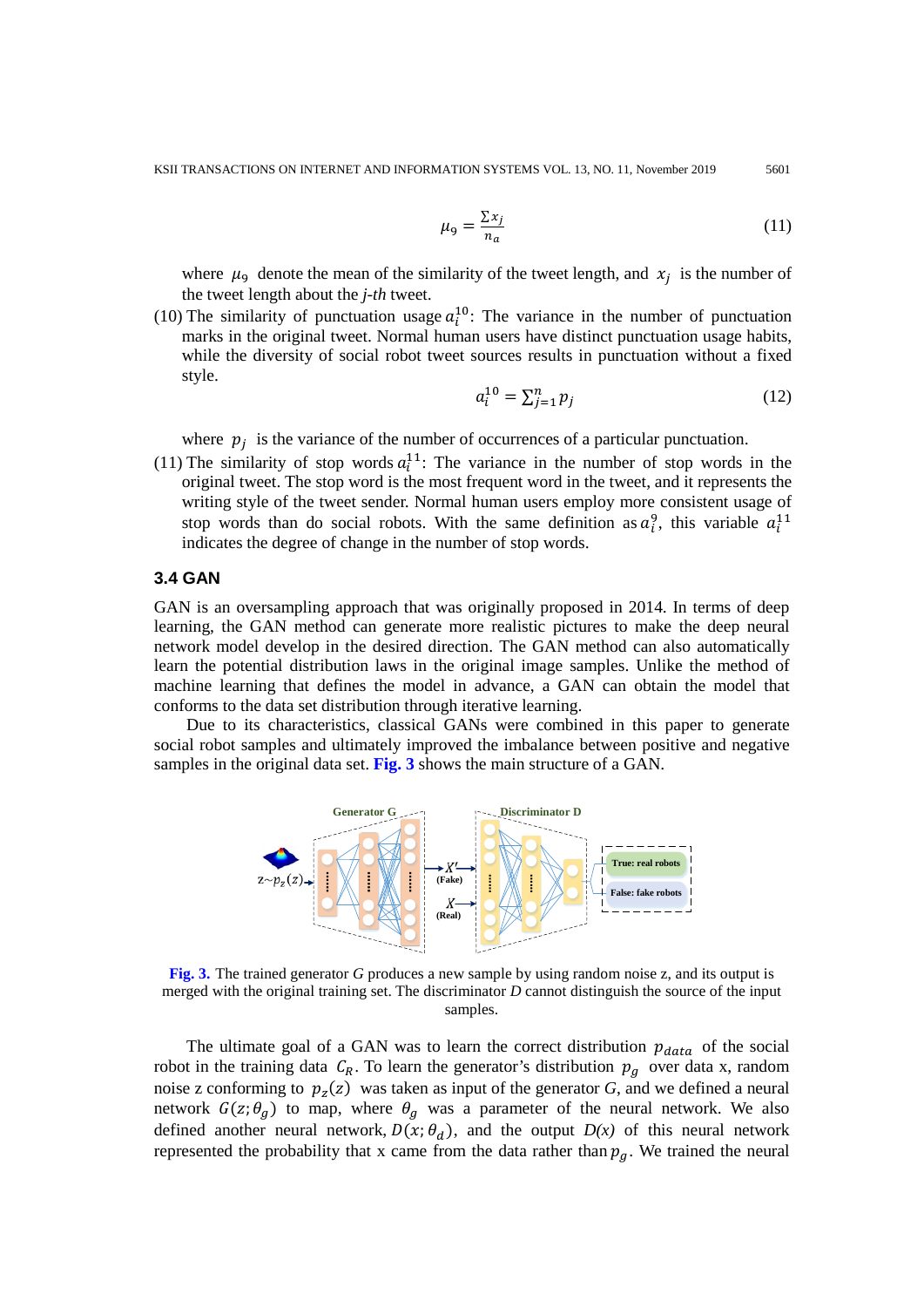network of the generator *G* to optimize  $\theta_q$  by minimizing  $log(1 - D(G(z)))$ , while  $\theta_d$ remained unchanged. The data set mixed between  $G(z)$  and x was used as the input of discriminator *D* to train the discriminator to optimize  $\theta_d$  while leaving  $\theta_a$  unchanged. After some intervals of training, both *G* and *D* attempted to optimize their network parameters to form a competitive confrontation until the two sides reached a dynamic balance that was represented as  $p_q = p_{data}$ . Finally, discriminator *D* could not accurately determine the source of the social robot samples, which indicated that generator *G* could generate new samples that matched the distribution  $p_{data}$  of the social robots in the training data  $C_R$  as much as possible. That is, the optimization process of *G* and *D* was a binary minimax problem.

The optimization problem consisted of two parts. The first part was that the discriminator  $D$  judged whether some samples were from  $x$  or  $G(z)$  so that  $E_{x \sim p_{data}(x)} \log(D(x))$ . Maximizing this part was the equivalent of enabling discriminator *D* to output  $D(x) = 1$  when x conformed to  $p_{data}$ . Another part of the problem was that generator *G* tried to deceive discriminator *D*, so that there was  $E_{z \sim p_{z(z)}} \left[ log \left( 1 - D(G(z)) \right) \right]$ . The objective function [26] could be expressed as follows:

$$
\min_{G} \max_{D} V(D, G) = E_{x - p_{\text{data}(x)}}[\log D(x)] + E_{z \sim p_{z(z)}}\left[\log\left(1 - D(G(z))\right)\right].\tag{13}
$$

The essence of the generator and discriminator was the neural network, and the loss function was their essential part. The loss function of the generator and the discriminator in this paper was a logarithmic loss function that increased the sparse classification. It was defined as follows:

$$
L(Y, P(Y|X)) = -\log P(Y|X) \tag{14}
$$

The goal of the *G* and *D* interval training was to update the parameters of the two networks to make them closer to each other or to reach the optimal value, thus minimizing the damage function.

## **3.5 Detection process**



**Fig.** 4. The trained generator  $G^*$  is fed with random noise z, and its output is merged with the original training set  $X_t$ . The different classifiers are trained on the augmented dataset  $(C_a)$  and the original training set  $(C<sub>o</sub>)$ .

We referred to the flow diagram proposed by Fiore [27] and combined it with our work. The framework of the entire detection process was shown in **Fig. 4**, and it was divided into the following steps: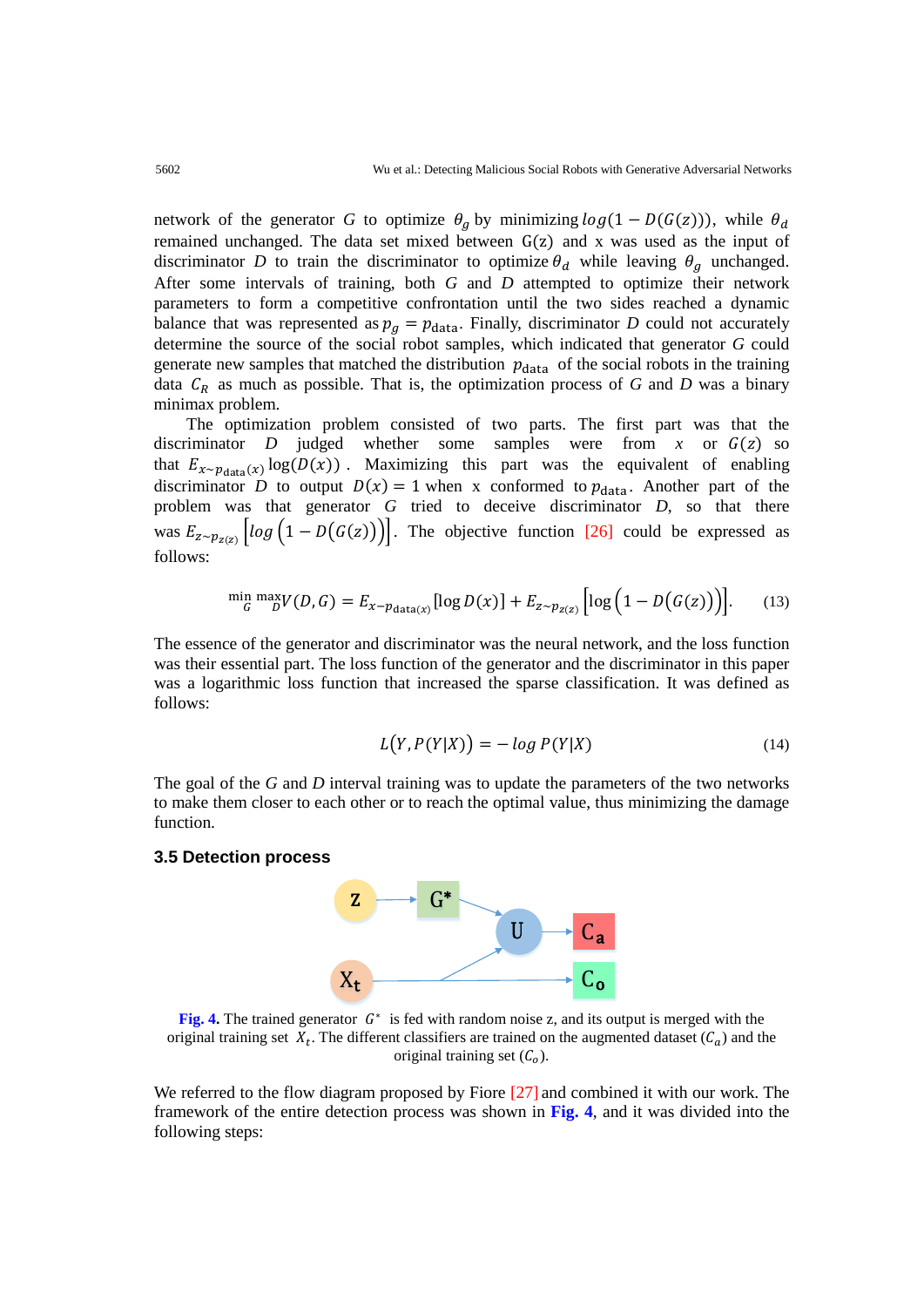Step 1: The original data were divided into a training set T and a test set S, and the neural network classifier  $C_0$  was trained with the training set T.

Step 2: The data set F, which consisted of all the minority samples in the training set T, was used as a training set, and the continual training adjusted the hyperparameters of the GAN.

Step 3: The trained stable generator  $G^*$  could transform the input random noise z into a minority class sample set  $F'$ , which was difficult to distinguish from the discriminator  $D$ .

Step 4: We mixed  $F'$  with the training set T and trained the neural network classifier  $C_a$ under the same parameters. We then compared the performance of  $C_0$  and  $C_a$  with that of the test set.

## **4. Experiments and analyses**

# **4.1 Experimental preparation**

The experiment used 1971 normal human accounts and 462 social robot accounts as original samples, of which 891 normal users were from the data set used in [4], and the 1080 normal users and all the social robot users were from the data set used in [28]. Social robot accounts made up 18% of the total original samples. All the data that were original tweet content crawled from the Twitter website were converted into a raw data set that could be used directly through feature extraction. The first part of the data was the normal user ID crawled in 2014; the official Twitter API was used to crawl all the relevant content. The second part of the data was the Twitter account crawled by the Twitter API in 2015 as well as related content. The overall data distribution was shown in **Table 1**.

| Category    | <b>Number of accounts</b> |
|-------------|---------------------------|
| Normal user | 1971                      |
| Social bot  | 462                       |
| Total       | 2433                      |

**Table 1.** Data set composition

Traditional evaluation metrics for the two classification problems were adopted, namely, accuracy rate, accuracy, recall, and F-measure. In a two-category problem, there were four cases in the final test results. If an instance was a positive class and was predicted to be a positive class, then it was considered to be a true positive (*TP*). If the instance was a negative class sample and was predicted to be a positive class, then it was called a false positive class (*FP*). Correspondingly, if the instance was a negative class and was predicted to be a negative class, then it was called a true negative (*TN*). If a positive class instance was predicted to be a negative class, then it was a false negative (*FN*). This definition was as follows:

$$
Accuracy = \frac{TP + TN}{TP + TN + FP + FN}
$$
 (15)

$$
Precision = \frac{TP}{TP + FP}
$$
 (16)

$$
Recall = \frac{TP}{TP + FN} \tag{17}
$$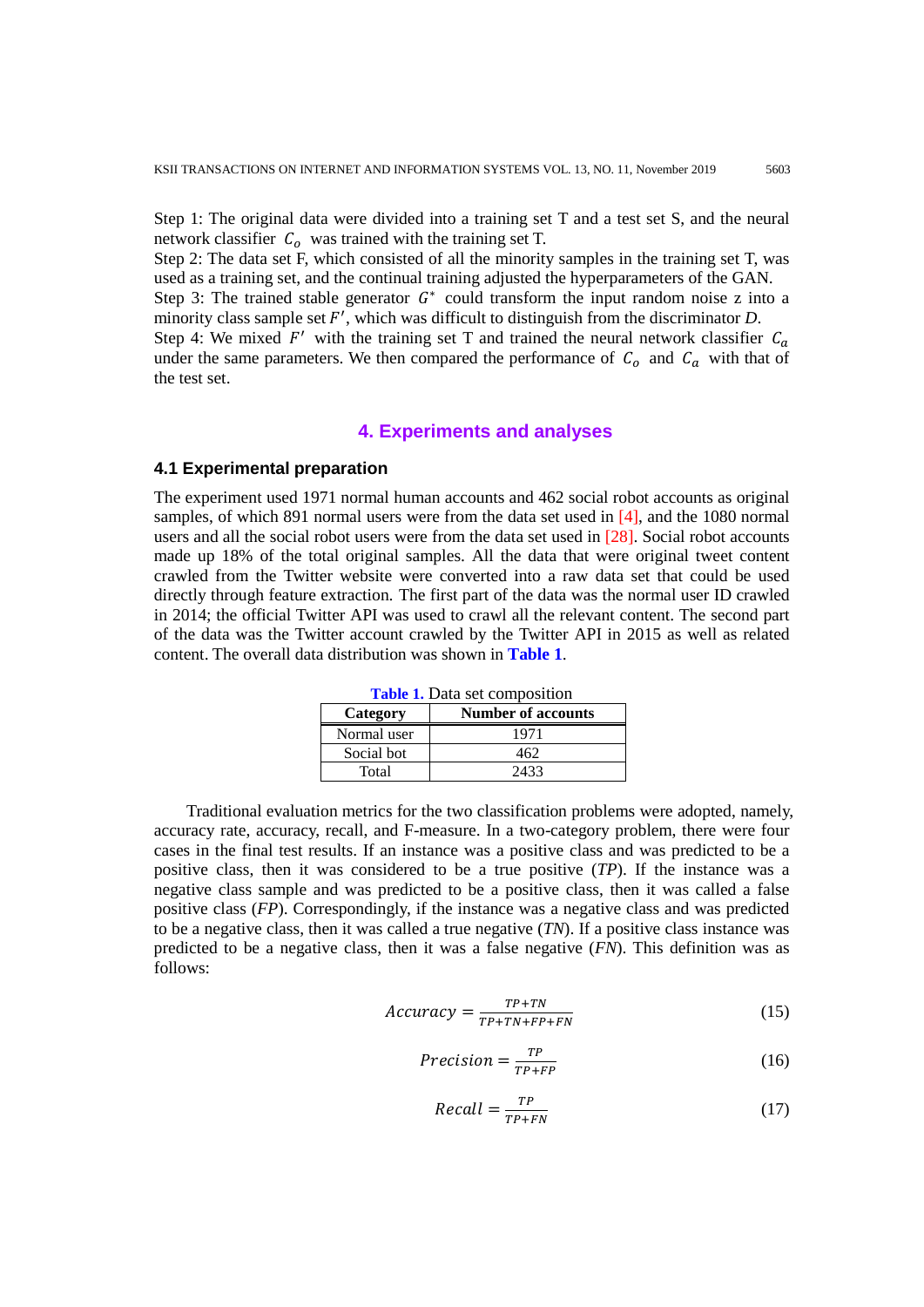$$
F1 = \frac{2 \times Precision \times Recall}{Precision + Recall}
$$
 (18)

# **4.2 Compared Algorithms**

To analyse the effectiveness of the GAN method in detecting social robots, we used four types of synthetic minority over-sampling technique (SMOTE) algorithms and an adaptive synthetic (ADASYN) algorithm as the comparison group. These five algorithms were very common in the field of data augmentation, and the improvement of the effect on the classifier was obvious.

- (1) SMOTE  $[29]$ : The SMOTE algorithm randomly selected positions on the line of two minority class samples as a new minority class sample. This method improved the accuracy of classifiers for minority classes by increasing the number of minority classes. The SMOTE provided more relevant minority samples for learning so that the classifier could accurately learn the differences between different types of samples and correctly identify more samples.
- $(2)$  SMOTE-Borderline1 [30]: The SMOTE used all the minority samples to generate new samples. However, some samples located on the borderline were more likely to be misclassified than other samples away from borderline. This method generated new samples through dangerous samples that at least half of the nearest neighbour samples were from the same category.
- (3)SMOTE-Borderline2 [30]: SMOTE-Borderline2 was not limited to the selection of neighbour samples for source samples, which was different from the SMOTE-Borderline1 method. The minority samples generated by the SMOTE-Borderline2 method could make the classifier better distinguish between the minority class and the majority class.
- $(4)$  SMOTE-SVM [31] [32]: The SMOTE-SVM algorithm was an efficient active learning method that generated more samples belonging to a minority class. Active learning with early stopping achieved a satisfactory solution without sacrificing classification performance. The SMOTE-SVM provided an efficient SVM-based active learning selection strategy that queried a small part of the data set at each step instead of querying the entire data set.
- (5)ADASYN [33]: The ADASYN algorithm could adaptively generate bias by reducing the data imbalance for synthetic data samples of the minority classes. At the same time, the ADASYN algorithm could be extended to handle imbalances in different scenarios, and this algorithm was equally applicable to various categories of data imbalance problems.

The implementation of these five algorithms was provided by the scikit-learn library [34]. We executed these five algorithms by calling the appropriate modules in the library. All of the above algorithms needed to use the training data set as data input, and these five algorithms contained some parameters that achieved the best performance. The use of these five oversampling algorithms was similar to the GAN in the experiment. The five oversampling algorithms used the training set as input data to generate more samples. We used the augmented data set to train the neural network classifier and used the test set to verify the performance of the classifier.

These five algorithms needed to set some parameters to ensure that the generated data could conform to the laws of minority samples. We used the augmented data as input to train the classifier and choose the important parameters based on the performance of the classifier. The random state was a random number seed that guaranteed the same random sequence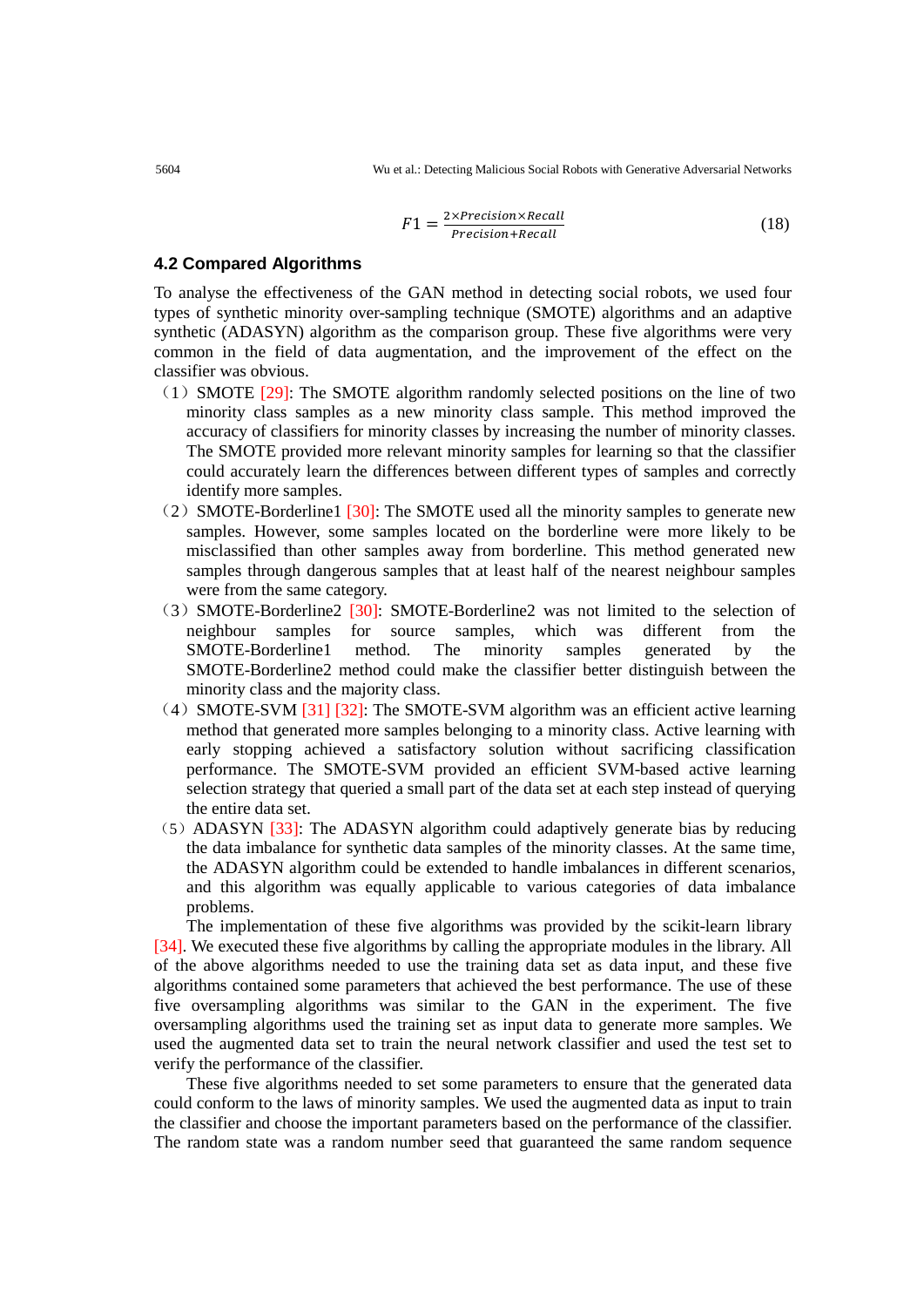during different oversampling processes. The value tested for the random state were in the range from 5 to 20. After the experimental comparison, the random state of the five oversampling algorithms was set to 10. In addition, the number of nearest neighbours used to construct synthetic samples was set to 5 empirically. For the SMOTE-Borderline1 algorithm and the SMOTE-Borderline2 algorithm, the number of nearest neighbours used to determine if a minority sample was in danger was set to 10 for optimization reason. The ratio represented the number ratio of the minority class to the majority class in the augmented data set, and this parameter was dynamically set according to subsequent experiments.

#### **4.3 Experimental process and results analyses**

For the original data set, we randomly allocated two thirds of the data as the training set and one third of the data as the test set of the positive and negative samples, respectively.

#### **4.3.1 Parameter selection**

The hyperparameters in the neural network affected the performance of the entire network, making it necessary to continuously adjust the hyperparameters for the neural network classifier until the classifier performance was optimal.

Too few layers of the neural network could cause the network to fail to satisfactorily learn the features of the data. Too many layers, however, may result in the phenomenon of overfitting. In many experiments, networks with two, three, and four layers were tested in the generator. Both the discriminator and classifier were used to find the best number of layers. One of the hyperparameters was the type of activation function in each layer. Some activation functions included the logistic sigmoid, which was defined as follows:

$$
\sigma(x) = \frac{1}{1 + e^{-x}}\tag{19}
$$

where the ReLU function was defined as

$$
f(x) = max(0, x). \tag{20}
$$

In addition, the tanh function was defined as follows:

$$
tanh(x) = \frac{e^x - e^{-x}}{e^x + e^{-x}}.
$$
\n(21)

The output layer result of the discriminator was the input sample. Because the sigmoid function mapped any range to  $(0, 1)$ , the activation function selected the sigmoid function. When the input entered the neuron, it was multiplied by the weight, and we randomly initialized the weights and updated them during the model training. In addition to the weights, another linear component applied to the input was called the bias. It was added to the result of multiplying the weight by the input. For the initialization of the weights and biases, weight values were drawn from the normal distribution *N(0,1)* and biases were drawn from the uniform distribution  $U(-1,1)$ . The neural network generally consisted of input layer, hidden layer and output layer. Since the data dimension and the amount of data used in the experiment were small, we chose three layers network as the default implementation of the neural network.

Different optimization algorithms had different principles and were applicable to different scenarios. After many investigations, we selected the SGD and Adam algorithms as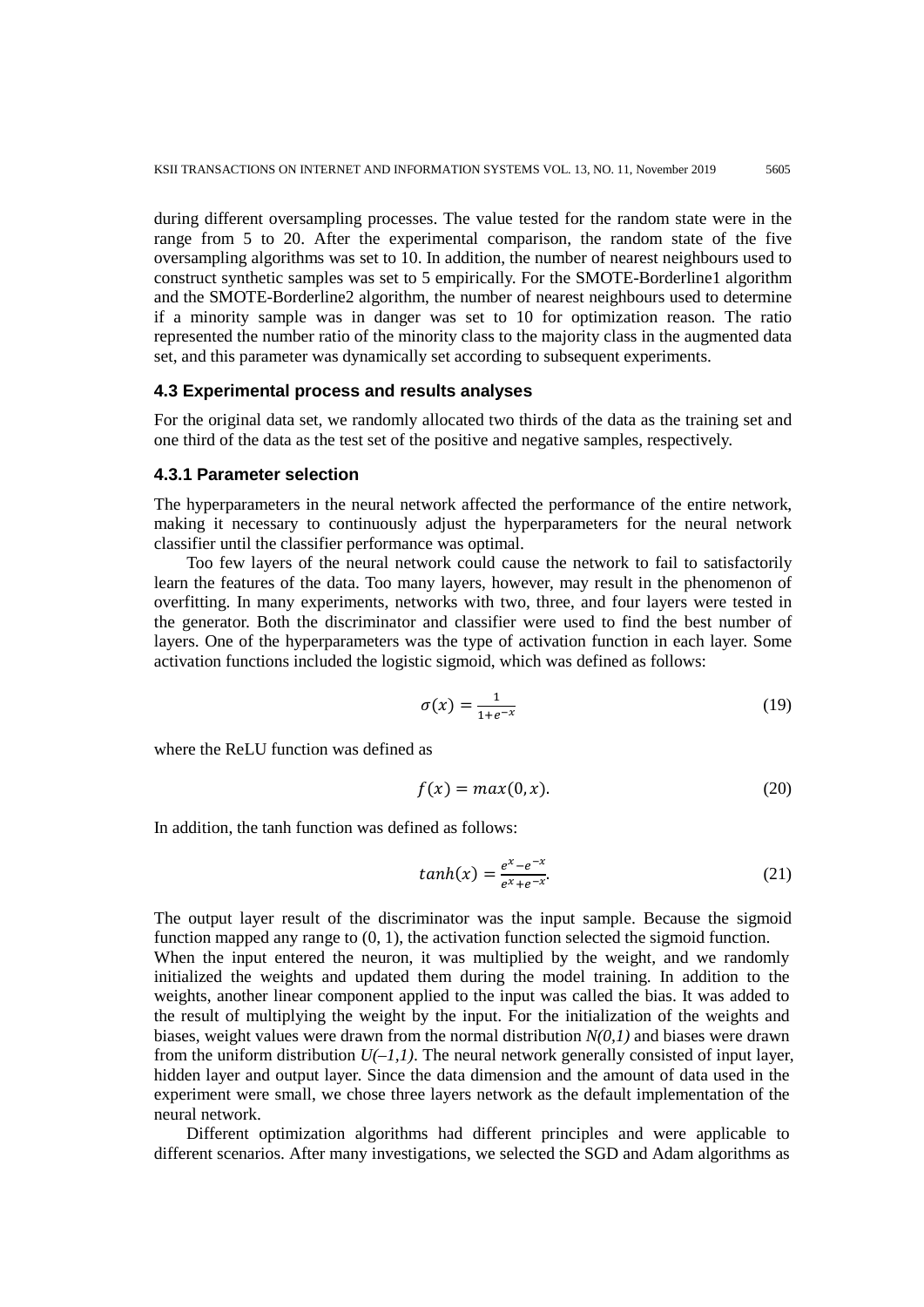the optimizers for testing the optimization algorithms. As one of the hyperparameters, the learning rate was the speed at which the neural network reached the optimal status. If the learning rate was too small, then the loss of the network would decline very slowly. If the learning rate was too large, then the range of the parameter updated would be too large, resulting in the network convergence to local optimum. We selected the values experimentally and observed that the performance was less dramatic with the change in hyperparameters.

# **4.3.2 Parameter setting**

The optimal performance of GAN was that the accuracy of the discriminator D should be close to 50% as far as possible. There are several hyperparameters in GAN network which would affect the performance of GAN, including network parameters about generator G, discriminator D and the parameters about random noise. So we found the optimal combination of parameters by the grid search method. According to the experience about neural network parameter setting and GAN training, the structure of the discriminator D and the generator G was set to three layers. The dimensions of the input data and output data were determined by our features, so the neuron numbers about the first layer and the third layer of the discriminator D was fixed. For the same reason the neuron numbers about the third layer of the generator G was fixed. The learning rate of the generator and discriminator should be selected. The dimension of the noise, denoted as  $z_d$ , ranged from 1 to 3. The  $g_1$ that ranged from 4 to 7 was the number of neurons in the first layer of generator, and  $q_2$ was the number of neurons in the second layer of generator G, its range was from 8 to 11. The number of neurons in first layer of the discriminator D should be equal to the dimension of the input. The number of neurons in the second layer of the discriminator D, denoted as  $d_2$ , ranged from 4 to 9. Learning rate in a logarithmic grid (5 × 10<sup>-4</sup>, 3 × 10<sup>-4</sup>, 1 × 10<sup>-4</sup>) were experimented,  $g_{lr}$  was the learning rate of the generator G and  $d_{lr}$  was the learning rate of the discriminator D. In the training process of GAN, the discriminator D could be trained multiple times, denoted as  $d_t$ , and the generator G trained once in order to achieve balance faster.  $d_t$  ranged from 1 to 3. The stable condition of discriminator D was that the discriminator accuracy was maintained stable over 500 epochs.  $t_a$  was the training time of the generator G when GAN reached stable.  $t_d$  was the training time of the discriminator D and  $d_{acc}$  was the accuracy when GAN reached stable state. So t was the running time of GAN. All types of hyperparameters combinations exceeded 8,000, so the top 20 results with the accuracy rate closest to 50% were showed in **Table 2**. The hyperparameters combination with an accuracy of 49.04% was selected as the optimal result for training the GAN to generate an augment robot dataset.

| <b>Hyperparameters of GAN</b> |            |            |          |       |          |       | <b>Evaluation metrics</b> |          |          |      |  |
|-------------------------------|------------|------------|----------|-------|----------|-------|---------------------------|----------|----------|------|--|
| $z_d$                         | $\bm{g}_1$ | $\bm{g}_2$ | $g_{lr}$ | $d_2$ | $d_{lr}$ | $d_t$ | $d_{acc}$                 | $t_d(s)$ | $t_g(s)$ | t(s) |  |
| 2                             | 4          | 10         | 0.0005   | 7     | 0.0003   | 3     | 64.70%                    | 33       | 12       | 45   |  |
| 2                             | 6          | 10         | 0.0001   | 6     | 0.0005   | 3     | 63.60%                    | 95       | 31       | 126  |  |
| 3                             | 6          | 9          | 0.0003   | 6     | 0.0005   |       | 62.64%                    | 21       | 19       | 40   |  |
| $\overline{c}$                | 4          | 10         | 0.0003   | 5     | 0.0001   |       | 62.50%                    | 28       | 25       | 53   |  |
|                               | 5          | 10         | 0.0005   | 3     | 0.0003   |       | 62.36%                    | 26       | 29       | 55   |  |
| 3                             | 5          | 9          | 0.0005   | 6     | 0.0001   |       | 61.26%                    | 94       | 92       | 186  |  |
|                               | 4          | 8          | 0.0003   | 4     | 0.0001   |       | 60.85%                    | 32       | 11       | 43   |  |

**Table 2.** After the GAN reaches stability, the accuracy, training time and testing time of the GAN changed in different hyperparameters combinations.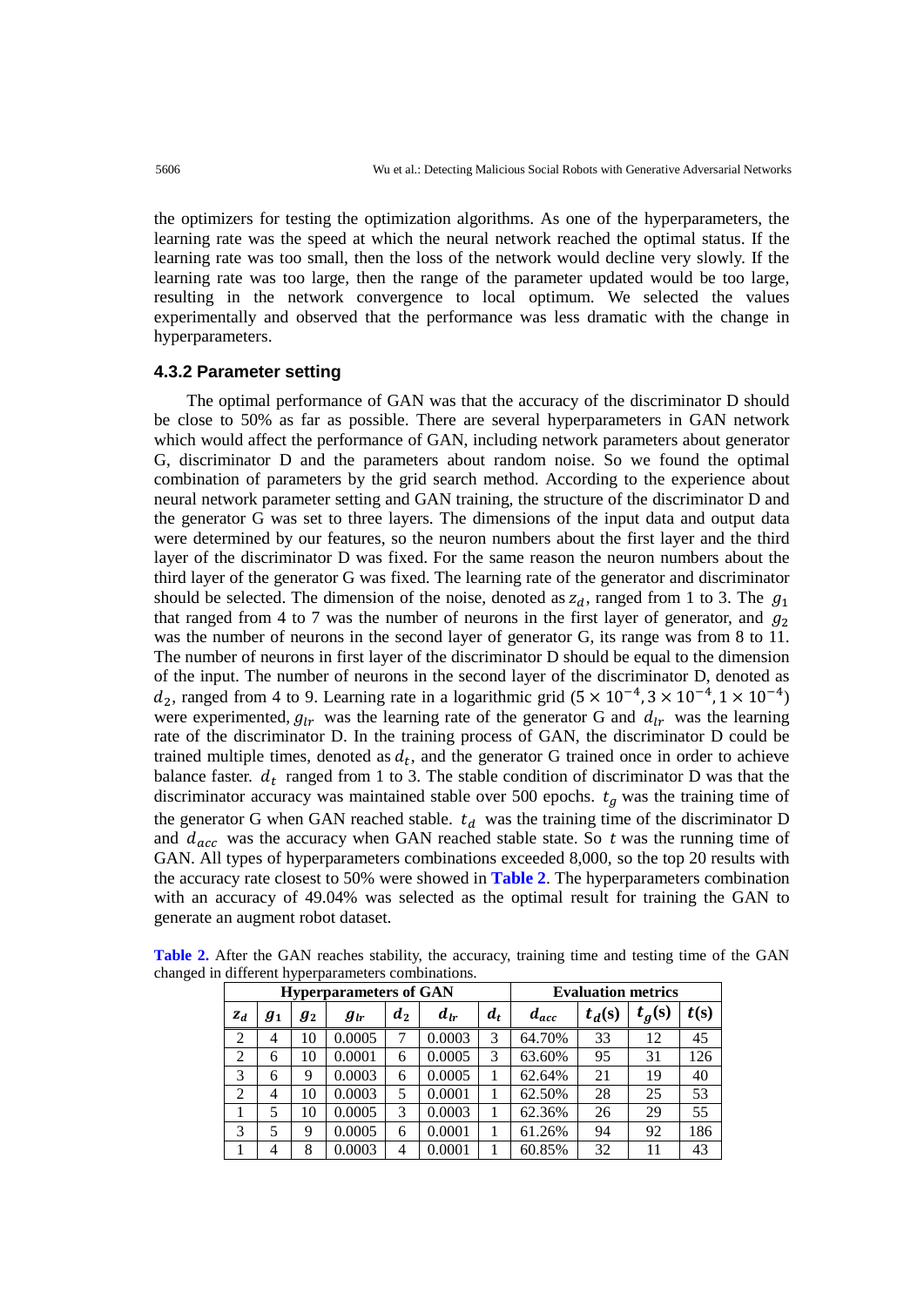| $\overline{2}$ | 4 | 10 | 0.0005 |   | 0.0003 |   | 60.71% | 43  | 35 | 78  |
|----------------|---|----|--------|---|--------|---|--------|-----|----|-----|
| 2              | 4 | 10 | 0.0005 | 3 | 0.0001 | 1 | 59.62% | 31  | 30 | 61  |
| 1              | 4 | 9  | 0.0003 | 5 | 0.0001 | 1 | 59.34% | 98  | 87 | 185 |
| 2              | 6 | 9  | 0.0003 | 7 | 0.0001 | 2 | 57.28% | 124 | 59 | 183 |
| $\overline{c}$ | 4 | 9  | 0.0005 | 3 | 0.0001 | 1 | 52.75% | 28  | 25 | 53  |
| 2              | 4 | 11 | 0.0001 | 6 | 0.0003 | 1 | 51.79% | 36  | 22 | 58  |
| 3              | 4 | 9  | 0.0001 | 3 | 0.0001 | 1 | 49.04% | 27  | 19 | 46  |
| 3              | 4 | 10 | 0.0003 | 5 | 0.0003 | 1 | 42.58% | 74  | 59 | 133 |
| 2              | 4 | 10 | 0.0003 | 3 | 0.0003 | 2 | 42.45% | 62  | 30 | 92  |
| 3              | 7 | 9  | 0.0001 | 3 | 0.0001 | 1 | 41.48% | 51  | 53 | 104 |
| 3              | 4 | 10 | 0.0001 | 3 | 0.0003 | 1 | 41.35% | 34  | 34 | 68  |
| $\mathfrak{D}$ | 4 | 9  | 0.0003 | 7 | 0.0001 | 1 | 41.07% | 22  | 12 | 34  |
| 3              | 4 | 9  | 0.0003 | 3 | 0.0005 |   | 40.66% | 22  | 16 | 38  |

As shown in **Table 2**, the optimal performance of GAN was determined by the hyperparameters combination. The relationship between optimal performance of GAN and running time for GAN was weak. The GAN running time represented as  $t$  in **Table 2** lasted from tens of seconds to more than one hundred seconds which is reasonable in the GAN training process, because the performance of the GAN also changed greatly when the hyperparameters combination changed slightly due to the random generation of the input noise for the generator G. The time of the training generator G and the time of training discriminator D had certain relationship with the respective network parameters. When  $d_t$ was larger, the proportion of the training time for discriminator D in the total time was larger. The increase of  $d_t$  led to reduction in the training epoch, but the increase in the time of training discriminators resulted in increase in the time of one epoch.

After a lot of experiments for the most optimal hyperparameters combination, the random noise *z* conformed to the random distribution *N(0,10)*. The dimension of random noise was setting as 3. The generator *G* in the GAN had three layers, which contained 3 ReLU units, 4 ReLU units, and 9 tanh units. The discriminator also had three layers composed of 11 ReLU units, 3 ReLU units, and 2 Sigmoid units, respectively. The learning rate of the generator was  $1 \times 10^{-4}$  and discriminator was selected as  $1 \times 10^{-4}$ . In addition, the optimizer of the generator was the Adam algorithm, and the optimizer of the discriminator was the SGD algorithm. The loss function of the generator, classifier, and discriminator in this paper was a logarithmic loss function that increased the sparse classification. The change in loss under the optimal hyperparameters combinations is presented in **Fig. 5**.



**Fig. 5.** The loss of generator *G* and discriminator *D* fluctuated with a change in the training epoch.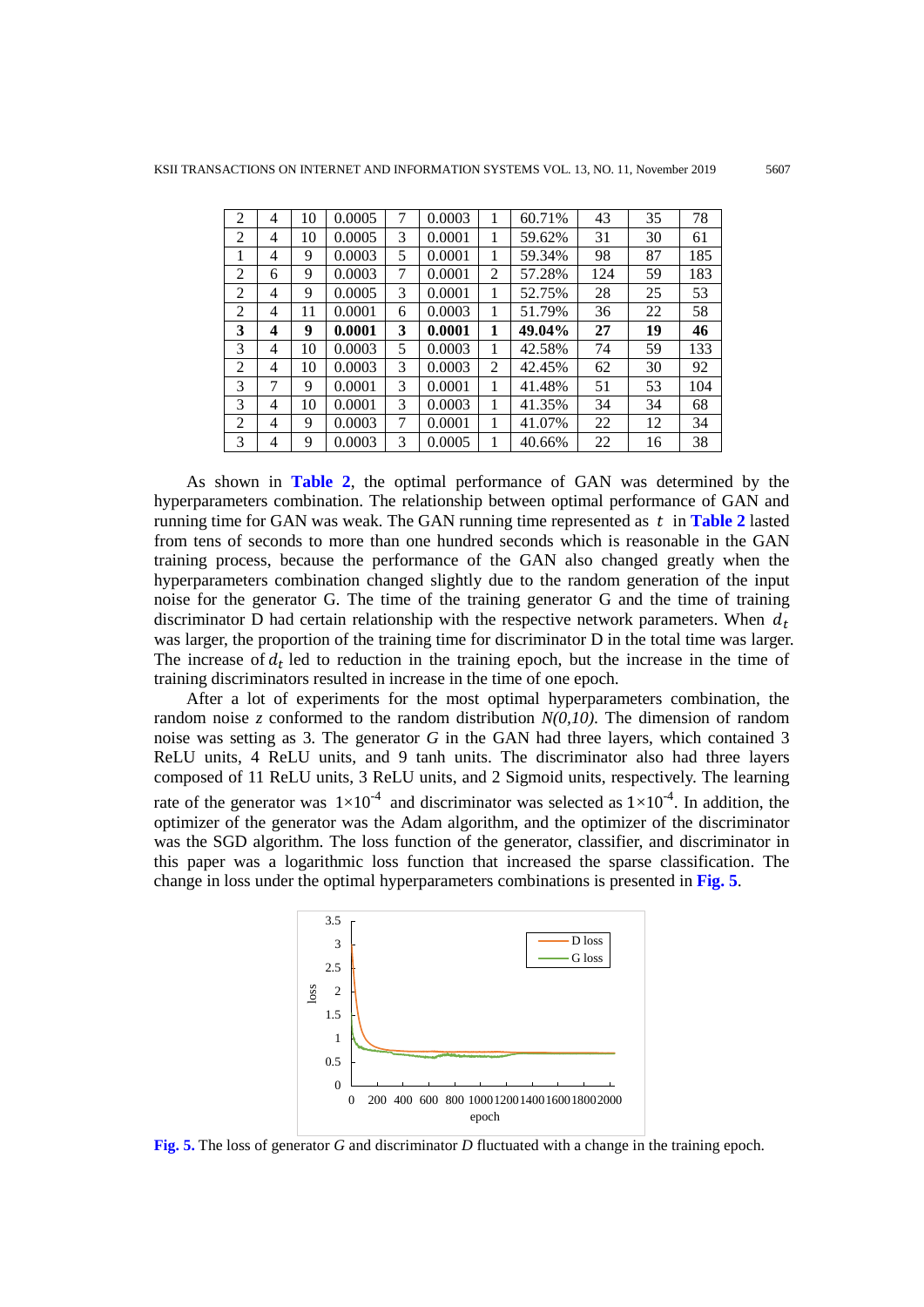At the beginning of the training, the loss of generator G and discriminator D changed dramatically, because the generator that has not finished multiple epochs of training did not convert noise into some samples that conformed to the laws of social robots. After four hundred epochs, the loss of the GAN method tended to become flat, indicating that the samples generated by the current generator have been able to conform the data laws of real robots. Whereas **Fig. 5** indicated that the loss of generator G and the loss of discriminator D were synchronous at most epochs. After the 1400th epoch, the loss of the generator and discriminator remained stable, and the entire network reached equilibrium. The loss of generator G changed more rapidly than does the loss of discriminator D, which indicated that the initial statement of generator G may be far from the final state.

The accuracy of discriminator D with epoch changed was shown in **Fig. 6**.



**Fig. 6.** The accuracy of discriminator *D* fluctuated, and finally stabilized with the change in the training epoch.

From this figure, we could see that the tendency of the accuracy was almost the same as that of the loss of the discriminator D. It was well-known that the optimal accuracy of discriminator D was fifty percent, but it was difficult to reach this value because the classical GAN had some disadvantages. After many attempts, we selected specific network parameters in order to make the accuracy of the discriminator close to 50%. Accuracy was the correct rate that the discriminator D discriminated whether the source of the sample was the generator or the real environment. Therefore, when the loss of the discriminator slightly reduced, the accuracy of the discriminator increased accordingly. Under the selected combination of hyperparameters, the generator G and the discriminator D were alternately trained, and the accuracy of the discriminator changed gradually from high to low. The discriminator D could not accurately determine the source of the input sample, so the accuracy of the discriminator was low during the initial epoch. The accuracy of the discriminator gradually increased with the continuous training. The sample generated by the generator G gradually conformed to the distribution of the social robot samples, and the accuracy rate gradually decreased. As the discriminator D continuously affected the generator G, the generator G gradually adjusted the internal parameters of the network, and generated samples that the discriminator could not distinguish, so the accuracy of the discriminator D was reduced, and finally stabilized.

The classifier had a three-layer network composed of 20 ReLU units, 50 ReLU units, and 2 Softmax units. A simplified Nesterov momentum was also adopted, where momentum was equal to 0.5. The selected learning rate of the classifier was  $5\times10^{-2}$ , and the SGD algorithm was found to be the optimal algorithm.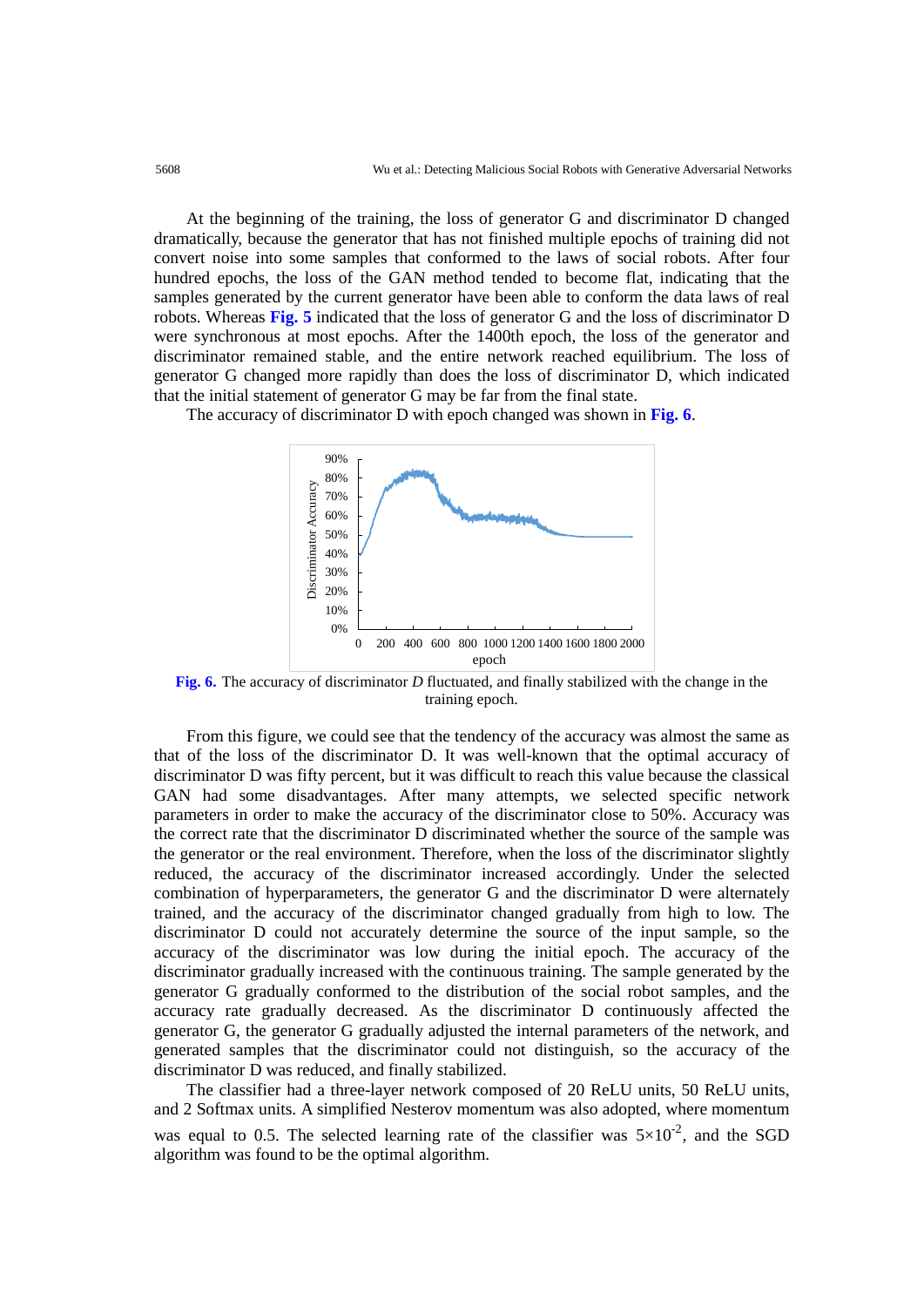## **4.3.3 Experimental results and analysis**

To analyze the effectiveness of the GAN method in detecting social robots, we performed 3 experiments with five other traditional oversampling algorithms. At present, the most popular method of data oversampling was synthetic minority over-sampling technique (SMOTE). Therefore, we used four types of SMOTE algorithms and an adaptive synthetic (ADASYN) algorithm as the comparison group experiment. We used the same dataset and different oversampling methods to generate a balanced dataset. The same hyperparameters and balanced datasets from different sources were used in the training process of the classifier, and the performance of the classifier was detected through the same test set. The experiments were conducted with the aim of answering the following questions:

- (1) Does the GAN oversampling method improve the accuracy of robot detection?
- (2) Is the GAN oversampling method more advantageous than other oversampling methods?
- (3) How many samples are generated for the most obvious improvement in robot detection?
- (4) When the degree of data imbalance in the original data set was different, what was the difference in the degree of improvement of the detection effect by different oversampling methods?

*Experiment 1*: To verify the effectiveness of the GAN method in generating minority samples, five traditional oversampling algorithms were compared. The ADASYN, GAN, and four different types of SMOTE algorithms were considered in the experiment. Minority class samples were generated with the oversampling algorithms until the quantity of positive and negative samples was the same, and then the neural network was adopted to detect the social bots. The detection results are shown in **Fig. 7**.



**Fig. 7.** We took as many small samples in the class as large samples in the class. The variation trend of the four evaluation indexes with the change in oversampling mode is shown.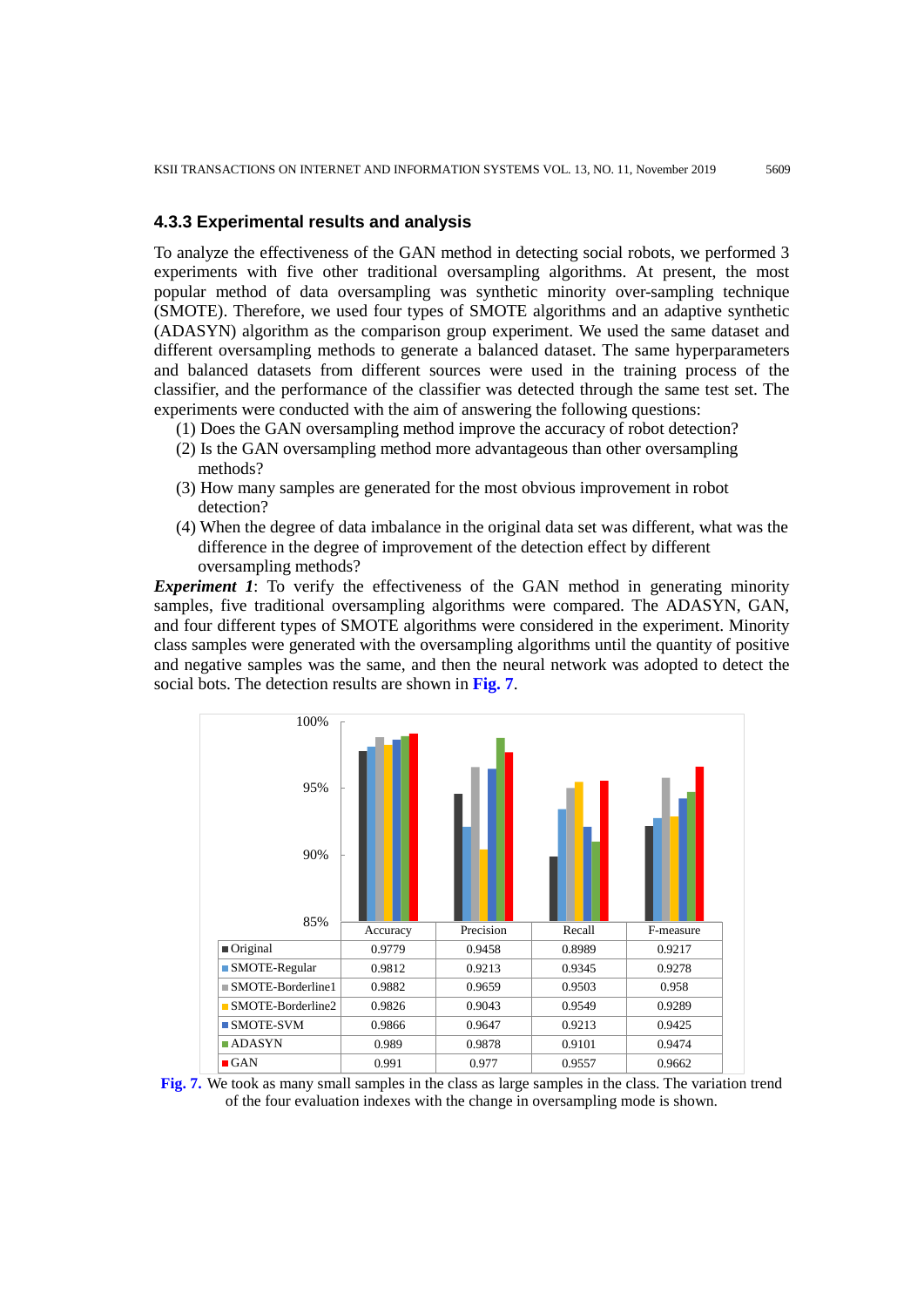The oversampling method based on a GAN model worked best in six of the oversampling methods in **Fig. 7**. Detailed detection based on a GAN achieved 96% in terms of the F-measure, which was 7 percentage points higher than that of the original data set. The accuracy of all classifiers was relatively close, and the accuracy of the classifier generated by GAN was one percent higher than that of the classifier generated by the original dataset. The recall of GAN methods, SMOTE-borderline1 and SMOTE-borderline2 were much higher than other methods, while GAN was better than the other two methods. High recall indicated that the classifier generated by the GAN could detect more social robots than others. The GAN method exhibited obvious advantages in the scenario with high accuracy requirement and high recall requirement. The result that GAN was superior to other oversampling methods was because GAN could learn the spatial distribution characteristics of social robots in the process of iterative training. The SMOTE algorithms randomly selected a new minority sample from the connection line between the nearest neighbor samples and a specific sample. ADASYN automatically determined how many minority samples are synthesized, rather than synthesizing the same number of samples for each minority sample like SMOTE.

*Experiment 2*: We had to determine how many generated examples were suitable for training the classifier. For this purpose, the expansion multiple was used. It can be defined as follows:

$$
\varphi = a:b \tag{22}
$$

where b was the number of social robots in the test data, and a was the number of samples generated by the oversampling method.

The main purpose of this experiment was to examine the sensitivity of the six oversampling methods in relation to the expansion multiple. In this experiment, the number of minority samples accounted for 12% of the total number of samples. Minority samples were generated with five different  $\varphi$ , i.e., 1:1, 2:1, 4:1, 6:1, and 8:1. Thus, five different training sets were generated, the classification of the data was performed, and the results were shown in **Table 3**. Observing the accuracy trend graph of the classifier, as  $\varphi$  changed, the accuracy of the classifier generated by SMOTE-Borderline2 fluctuated significantly. The accuracy of the SMOTE-Borderline2 algorithm and the SMOTE-Regular algorithm were always lower than that of the original data set. The accuracy of the GAN methods and the SMOTE-Regular algorithm was stable, and their fluctuations were gentle, which proved that the GAN method and the SMOTE-SVM algorithm were less affected by the changes in the sampling proportion.

The precision rate of the classifiers generated by the SMOTE-Borderline2 algorithm was worse than that of other methods, which indicated that the social robot samples generated by this method did not fully conform to the inherent laws of existing robot samples. The precision of the classifier generated by the SMOTE-SVM algorithm and the GAN method were stable, and it remained at 96%. Among the six oversampling methods, the recall rate of the SMOTE-Borderline2 algorithm fluctuated greatly. As  $\varphi$  changed, the recall of the classifier generated by the two oversampling methods of the GAN and SMOTE-Regular algorithm were always superior to the classifier produced by the original data set. The F-Measure represented the weighted average of precision and recall. In the classifiers generated by the six oversampling methods, the effect of the SMOTE-Regular algorithm and the GAN method were more stable as  $\varphi$  changed, and the GAN was the oversampling method that was least affected by the sampling proportion.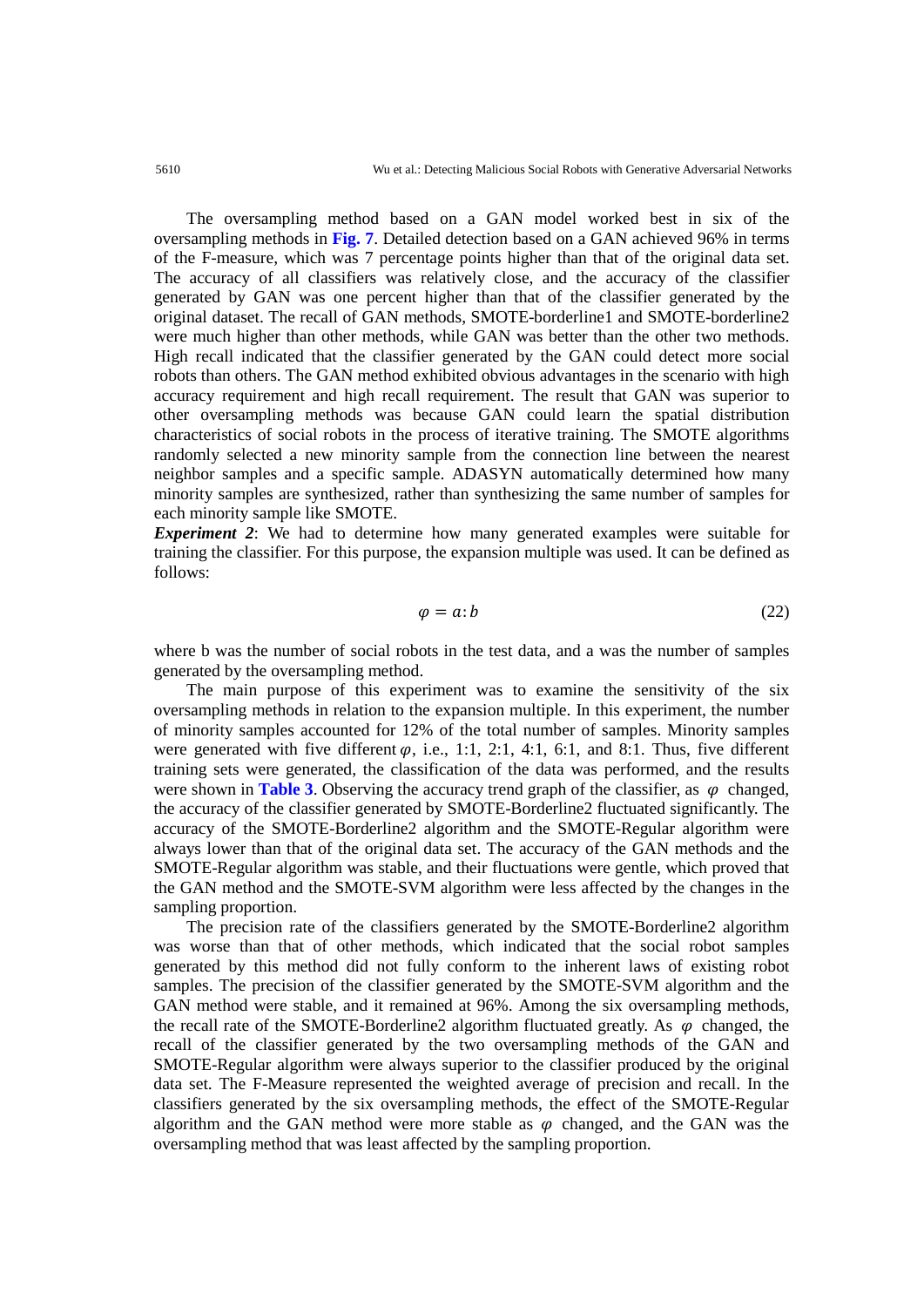| $\boldsymbol{\varphi}$ | Category<br>(%) | Original | <b>SMOTE</b><br>-Regular | <b>SMOTE</b><br>-Borderl<br>ine1 | <b>SMOTE</b><br>-Borderl<br>ine2 | <b>SMOTE</b><br>-SVM | <b>ADA</b><br><b>SYN</b> | <b>GAN</b> |
|------------------------|-----------------|----------|--------------------------|----------------------------------|----------------------------------|----------------------|--------------------------|------------|
|                        | Accuracy        | 98.79    | 98.66                    | 98.93                            | 98.39                            | 98.79                | 98.93                    | 99.06      |
| 1:1                    | Precision       | 100.0    | 93.41                    | 96.55                            | 95.29                            | 95.45                | 95.51                    | 98.81      |
|                        | Recall          | 89.89    | 95.51                    | 94.38                            | 91.01                            | 94.38                | 95.51                    | 93.26      |
|                        | F-measure       | 94.68    | 94.45                    | 95.45                            | 93.10                            | 94.91                | 95.51                    | 95.95      |
|                        | Accuracy        | 98.79    | 98.26                    | 98.93                            | 97.32                            | 98.12                | 98.53                    | 98.93      |
| 2:1                    | Precision       | 100.0    | 93.18                    | 96.55                            | 92.59                            | 96.30                | 100.0                    | 95.51      |
|                        | Recall          | 89.89    | 92.13                    | 94.38                            | 84.27                            | 87.64                | 87.64                    | 95.51      |
|                        | F-measure       | 94.68    | 92.65                    | 95.45                            | 88.23                            | 91.77                | 93.41                    | 95.51      |
|                        | Accuracy        | 98.79    | 98.66                    | 98.39                            | 97.32                            | 98.93                | 98.39                    | 98.79      |
|                        | Precision       | 100.0    | 97.59                    | 95.29                            | 82.86                            | 95.51                | 91.40                    | 97.62      |
| 4:1                    | Recall          | 89.89    | 91.01                    | 91.01                            | 97.75                            | 95.51                | 95.51                    | 92.13      |
|                        | F-measure       | 94.68    | 94.19                    | 93.10                            | 89.69                            | 95.51                | 93.41                    | 94.80      |
|                        | Accuracy        | 98.79    | 98.66                    | 98.26                            | 98.53                            | 99.06                | 98.39                    | 99.20      |
|                        | Precision       | 100.0    | 97.59                    | 98.72                            | 91.49                            | 96.59                | 98.73                    | 98.82      |
| 6:1                    | Recall          | 89.89    | 91.01                    | 86.52                            | 96.63                            | 95.51                | 87.64                    | 94.38      |
|                        | F-measure       | 94.68    | 94.19                    | 92.22                            | 93.99                            | 96.05                | 92.86                    | 96.55      |
| 8:1                    | Accuracy        | 98.79    | 98.53                    | 98.66                            | 97.86                            | 98.79                | 99.20                    | 98.79      |
|                        | Precision       | 100.0    | 94.32                    | 92.47                            | 87.63                            | 100.0                | 97.70                    | 94.44      |
|                        | Recall          | 89.89    | 93.26                    | 96.63                            | 95.51                            | 89.89                | 95.51                    | 95.51      |
|                        | F-measure       | 94.68    | 93.79                    | 94.50                            | 91.40                            | 94.68                | 96.59                    | 94.97      |

**Table 3.** The trend diagram of the evaluation indexes pertaining to the classifier generated by different oversampling methods with changes in  $\omega$ .

*Experiment 3*: Considering the lack of proportion between minority and majority samples in the original data, we extended the number of the minority samples to be equal to the number of the majority samples in order to influence the performance of the oversampling methods. Therefore, this experiment was designed to check the sensitivity of the six methods relative to the imbalance degree  $\delta$ , which was defined as:

$$
\delta = \frac{x_r}{x},\tag{23}
$$

where x was the number of accounts in the original data set, and  $x_r$  is the number of social robots in the original data set.

We let  $\delta$  take the values of 6%, 9%, 12%, 15%, and 18%, individually. In each case, specific numbers of minority samples were sampled randomly and then placed into data set P together with all the normal samples. Thus, we obtained five different data sets with different δ values. Then, P was oversampled using the six methods previously mentioned, and classifications were performed. The experimental results were shown in **Fig. 8**. As *δ* increased, the accuracy of all the classifiers generated by all the oversampling methods gradually decreased. This showed that with a gradual increase of  $\delta$ , the effect of the oversampling methods gradually weakened. When  $\delta$  rose to 18%, the classification accuracy (factoring in the original data set) was optimal because the difference between the generated minority sample and the original sample had gradually increased. As  $\delta$  increased, the accuracy of the SMOTE-Borderline2 algorithm dropped more quickly. Before  $\delta$  was more than 9%, the GAN oversampling method was shown to perform better than all the other methods, and the detection effect of the classifiers produced by all the oversampling methods decreased slightly with the rise in the imbalance.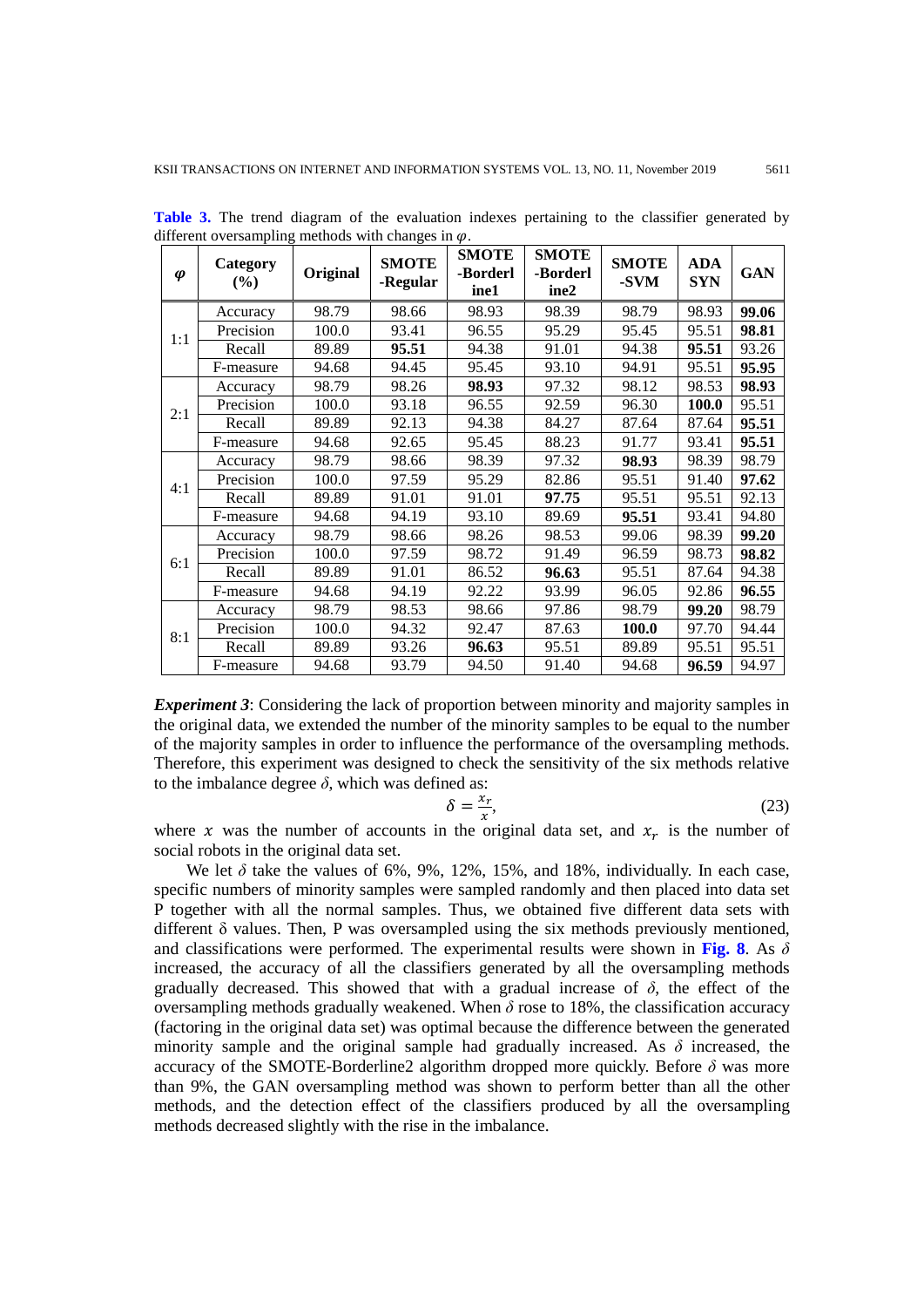

**Fig. 8.** The trend diagram of the evaluation indexes pertaining to the classifier generated by different oversampling methods with changes in *δ*: (a) accuracy, (b) precision, (c) recall, and (d) F-measure.

# **5. Conclusion**

To resolve the problem of the imbalance between normal users and social robot accounts in terms of social robot detection, we proposed a new oversampling method that could be used to generate a minority sample through GANs. We also introduced specific processes for how to use the generated data set to detect social robots. First, we defined three different variables, and then analyzed the effects of these three variables on the experimental results through a large number of experiments. We verified that the GAN is a more effective method of data oversampling. The experimental results showed that the GAN method improved the accuracy of social robot detection.

There is a series of questions that need to be explored and answered in our future work. One potential problem to resolve is the difficulty of training a stable network into a GAN to reach a Nash equilibrium. Moreover, we need to choose more effective features for social robot detection to create more realistic social robot samples.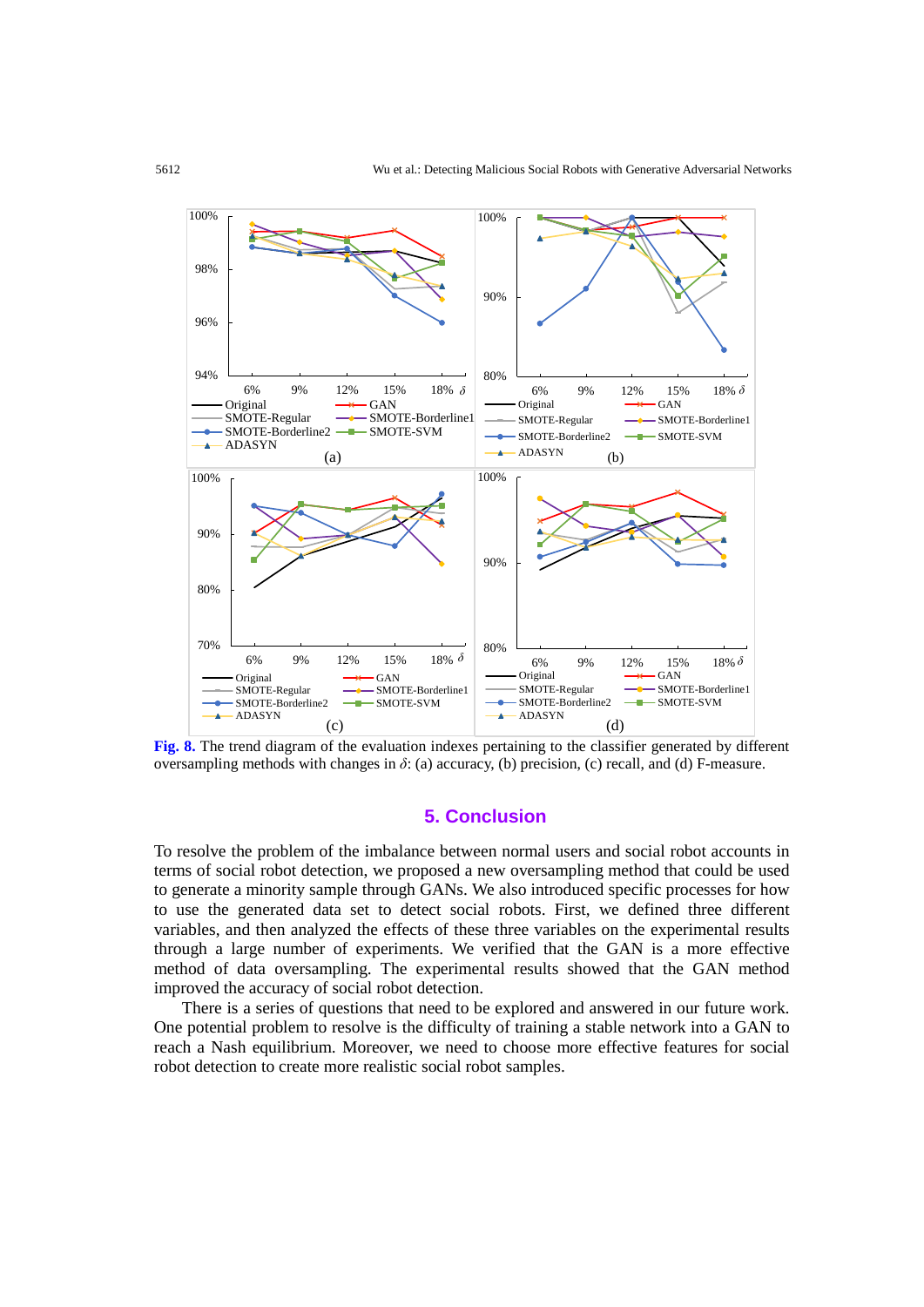#### **References**

- [1] Christopher A. Cassa, Rumi Chunara, Kenneth Mandl, and John S. Brownstein, "Twitter as a sentinel in emergency situations: lessons from the Boston marathon explosions," *PLoS Current*, vol. 5, July, 2013. [Article \(CrossRef Link\)](https://doi.org/10.1371/currents.dis.ad70cd1c8bc585e9470046cde334ee4b)
- [2] Michael Conover, Jacob Ratkiewicz, Matthew Francisco, Bruno Gonc¸alves, Filippo Menczer, and Alessandro Flammini, "Political polarization on Twitter," in *Proc. of the 5th International AAAI Conference on Weblogs and Social Media*, pp. 89-96, July 17-21, 2011. [Article \(CrossRef Link\)](http://citeseerx.ist.psu.edu/viewdoc/summary?doi=10.1.1.470.6086)
- [3] Z. Chu, S. Gianvecchio, H. Wang, and S. Jajodia, "Who is tweeting on twitter: Human, bot, or cyborg?" in *Proc. of the 26th Annual Computer Security Applications Conference*, pp.21-30, December 6-10, 2010. [Article \(CrossRef Link\)](https://doi.org/10.1145/1920261.1920265)
- [4] Onur Varol, Emilio Ferrara, Clayton A. Davis, Filippo Menczer and Alessandro Flammini, "Online human-bot interactions: detection, estimation, and characterization," in *Proc. of the Eleventh International AAAI Conference on Web and Social Media*, pp.280-289, May 15-18, 2017. [Article \(CrossRef Link\)](https://arxiv.org/abs/1703.03107)
- [5] Zhi Yang, Christo Wilson, Xiao Wang, Tingting Gao, Ben Y. Zhao, and Yafei Dai, "Uncovering social network sybils in the wild," in *Proc. of the 2011 ACM SIGCOMM conference on Internet measurement conference*, pp.259-268, November 2-4, 2011. [Article \(CrossRef Link\)](https://doi.org/10.1145/2068816.2068841)
- [6] Zafar Gilani, Reza Farahbakhsh, Gareth Tyson, Liang Wang and Jon Crowcroft, "Of Bots and Humans (on Twitter)," in *Proc. of the 2017 IEEE/ACM International Conference on Advances in Social Networks Analysis and Mining*, pp.349-354, July 31- August 3, 2017. [Article \(CrossRef Link\)](https://doi.org/10.1145/3110025.3110090)
- [7] V. S. Subrahmanian, A. Azaria, S. Durst, V. Kagan, A. Galstyan, K. Lerman, L. Zhu, E. Ferrara, A. Flammini, and F. Menczer, "The darpa twitter bot challenge," *Computer*, vol.49, no. 6, pp.38-46, June, 2016. [Article \(CrossRef Link\)](https://doi.org/10.1109/MC.2016.183)
- [8] R. Zafarani and H. Liu, "10 Bits of Surprise: Detecting Malicious Users with Minimum Information," in *Proc. of the 24th ACM International on Conference on Information and Knowledge Management*, pp.423-431, October 18-23, 2015. [Article \(CrossRef Link\)](https://doi.org/10.1145/2806416.2806535)
- [9] E. M. Clark, J. R. Williams, R. A. Galbraith, C. A. Jones, C. M. Danforth, and P. S. Dodds, "Sifting robotic from organic text: a natural language approach for detecting automation on twitter," *Journal of Computational Science*, vol. 16, pp.1-7, September 2016. [Article \(CrossRef Link\)](https://doi.org/10.1016/j.jocs.2015.11.002)
- [10] Gang Wang, Tristan Konolige, Christo Wilson, Xiao Wang, Haitao Zheng, and Ben Y Zhao, "You Are How You Click: Clickstream Analysis for Sybil Detection," in *Proc. of the 22nd USENIX Security Symposium*, pp.241-256, August 14-16, 2013. [Article \(CrossRef Link\)](https://www.usenix.org/conference/usenixsecurity13/technical-sessions/presentation/wang)
- [11] Qiang Cao, Michael Sirivianos, Xiaowei Yang and Tiago Pregueiro, "Aiding the Detection of Fake Accounts in Large Scale Social Online Services," in *Proc. of the 10th USENIX Symposium on Networked Systems Design and Implementation*, pp.15-15, April 25-27, 2012. [Article \(CrossRef Link\)](https://dl.acm.org/citation.cfm?id=2228319)
- [12] C Cai , L Li and D Zengi, "Behavior Enhanced Deep Bot Detection in Social Media," in *Proc. of IEEE International Conference on Intelligence and Security Informatics*, pp.128-130, July 22-24, 2017. [Article \(CrossRef Link\)](https://doi.org/10.1109/ISI.2017.8004887)
- [13] Nikan Chavoshi, Hossein Hamooni and Abdullah Mueen, "DeBot: Twitter bot detection via warped correlation," in *Proc. of the 16th IEEE International Conference on Data Mining*, pp.817-822, December 12-15, 2016. [Article \(CrossRef Link\)](https://doi.org/10.1109/ICDM.2016.0096)
- [14] Sneha Kudugunta and Emilio Ferrara, "Deep Neural Networks for Bot Detection," *Information Sciences*, vol. 467, pp.312-322, October, 2018. [Article \(CrossRef Link\)](https://doi.org/10.1016/j.ins.2018.08.019)
- [15] Alex Beutel, Wanhong Xu, Venkatesan Guruswami, Christopher Palow and Christos Faloutsos, "CopyCatch: stopping group attacks by spotting lockstep behavior in social networks," in *Proc. of the 22nd international conference on World Wide Web*, pp.119-130, May 13-17, 2013. [Article \(CrossRef Link\)](https://doi.org/10.1145/2488388.2488400)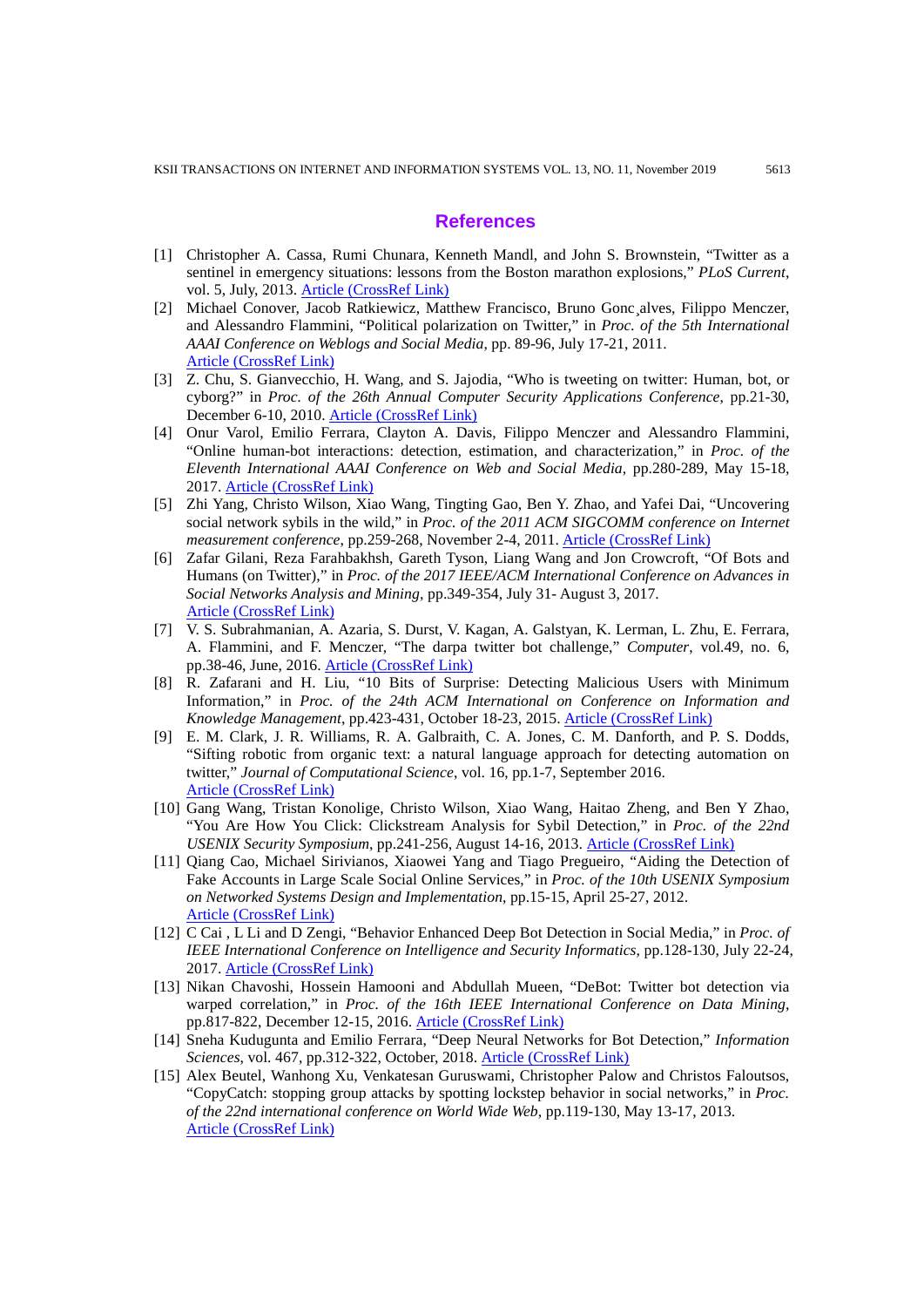- [16] Christoforos C. Charalambous and Anil A. Bharath, "A data augmentation methodology for training machine/deep learning gait recognition algorithms," in *Proc. of the British Machine Vision Conference (BMVC)*, pp. 110.1-110.12, September 19-22, 2016. [Article \(CrossRef Link\)](https://arxiv.org/abs/1610.07570)
- [17] Joseph Lemley, Shabab Bazrafkan and Peter Corcoran, "Smart Augmentation Learning an Optimal Data Augmentation Strategy," *IEEE Access*, vol. 5, pp. 5858-5869, March 2017. [Article \(CrossRef Link\)](https://doi.org/10.1109/ACCESS.2017.2696121)
- [18] Antreas Antoniou, Amos Storkey and Harrison Edwards, "Data Augmentation Generative Adversarial Networks," *arXiv:1711.04340*, 2017. [Article \(CrossRef Link\)](https://arxiv.org/abs/1711.04340)
- [19] Bushra Zafar, Rehan Ashraf, Nouman Ali, Mudassar Ahmad, Sohail Jabbar and Savvas A. Chatzichristofis, "Image classification by addition of spatial information based on histograms of orthogonal vectors," *PLoS ONE*, vol. 13, no. 6, June 2018.e01198175. [Article \(CrossRef Link\)](https://doi.org/10.1371/journal.pone.0198175)
- [20] Luan Quoc Tran, Xi Yin and Xiaoming Liu, "Disentangled Representation Learning GAN for Pose-Invariant Face Recognition," in *Proc. of IEEE Computer Vision and Pattern Recognition*, pp. 1415-1424, July 22-25, 2017. [Article \(CrossRef Link\)](http://openaccess.thecvf.com/content_cvpr_2017/html/Tran_Disentangled_Representation_Learning_CVPR_2017_paper.html)
- [21] Biao Lenga, Kai Yua and Jingyan Qin, "Data augmentation for unbalanced face recognition training sets," *Neurocomputing*, vol. 235, pp. 10-14, December 2016. [Article \(CrossRef Link\)](https://doi.org/10.1016/j.neucom.2016.12.013)
- [22] Wei-Ning Hsu, Yu Zhang and James Glass, "Unsupervised Domain Adaptation for Robust Speech Recognition via Variational Autoencoder-Based Data Augmentation," in *Proc. of IEEE Automatic Speech Recognition and Understanding Workshop (ASRU)*, Dec 16-20, 2017. [Article \(CrossRef Link\)](https://doi.org/10.1109/ASRU.2017.8268911)
- [23] Xiaodong Cui, Vaibhava Goel and [Brian Kingsbury,](https://ieeexplore.ieee.org/author/37284786800) "Data Augmentation for deep neural network acoustic modeling," in *Proc. Of IEEE/ACM Transactions on Audio, Speech, and Language Processing*, vol. 23, no. 9, pp. 1469-1477, Sept 2015. [Article \(CrossRef Link\)](https://doi.org/10.1109/TASLP.2015.2438544)
- [24] Marzieh Fadaee, Arianna Bisazza, and Christof Monz, "Data Augmentation for Low-Resource Neural Machine Translation," in *Proc. of Association for Computational Linguistics*, pp. 567– 573, July 30-August 4, 2017. [Article \(CrossRef Link\)](https://doi.org/10.18653/v1/P17-2090)
- [25] Thomas K Landauer, Peter W. Foltz and Darrell Laham, "An introduction to latent semantic analysis," *Discourse Processes*, vol. 25, no. 2-3, pp. 259-284, November, 2009. [Article \(CrossRef Link\)](https://doi.org/10.1080/01638539809545028)
- [26] Ian J. Goodfellow, Jean Pouget-Abadie, Mehdi Mirza, Bing Xu, David Warde-Farley, Sherjil Ozair, Aaron Courville and Yoshua Bengio, "Generative adversarial nets," in *Proc. of Annual Conference on Neural Information Processing Systems*, December 8-13, 2014. [Article \(CrossRef Link\)](https://arxiv.org/abs/1406.2661)
- [27] Ugo Fiore, Alfredo De Santis, Francesca Perla, Paolo Zanetti and Francesco Palmieri, "Using generative adversarial networks for improving classification effectiveness in credit card fraud detection," *Information Sciences*, vol. 479, pp. 448-455, April, 2019. [Article \(CrossRef Link\)](https://doi.org/10.1016/j.ins.2017.12.030)
- [28] Stefano Cresci, Roberto Di Pietro, Marinella Petrocchi, Angelo Spognardi and Maurizio Tesconi, "The paradigm-shift of social spambots: Evidence, theories, and tools for the arms race," in *Proc. of the 26th International Conference on World Wide Web Companion*, pp.963-972, April 3-7, 2017. [Article \(CrossRef Link\)](https://doi.org/10.1145/3041021.3055135)
- [29] Nitesh V. Chawla, Kevin W. Bowyer and Lawrence O. Hall, "SMOTE: Synthetic Minority Over-sampling Technique," *Journal of Artificial Intelligence Research*, vol. 16, pp.321-357, January, 2002. [Article \(CrossRef Link\)](https://doi.org/10.1613/jair.953)
- [30] Hui Han, Wen Yuan Wang, Bing Huan Mao, "Borderline-SMOTE: A New Over-Sampling Method in Imbalanced Data Sets Learning," in *Proc. of International Conference on Intelligent Computing*, pp.878-887, August 23-26, 2005. [Article \(CrossRef Link\)](https://doi.org/10.1007/11538059_91)
- [31] Seyda Ertekin, Jian Huang, Léon Bottou and C. Lee Giles, "Learning on the Border: Active Learning in Imbalanced Data Classification," in *Proc. of the Sixteenth ACM Conference on Information and Knowledge Management*, pp. 127-136, November 6-10, 2007. [Article \(CrossRef Link\)](https://doi.org/10.1145/1321440.1321461)
- [32] Seyda Ertekin, Jian Huang and C. Lee Giles, "Active Learning for Class Imbalance Problem," in *Proc. of the 30th annual international ACM SIGIR conference on Research and development in information retrieval*, pp.823-824, July 23-27, 2007. [Article \(CrossRef Link\)](https://doi.org/10.1145/1277741.1277927)